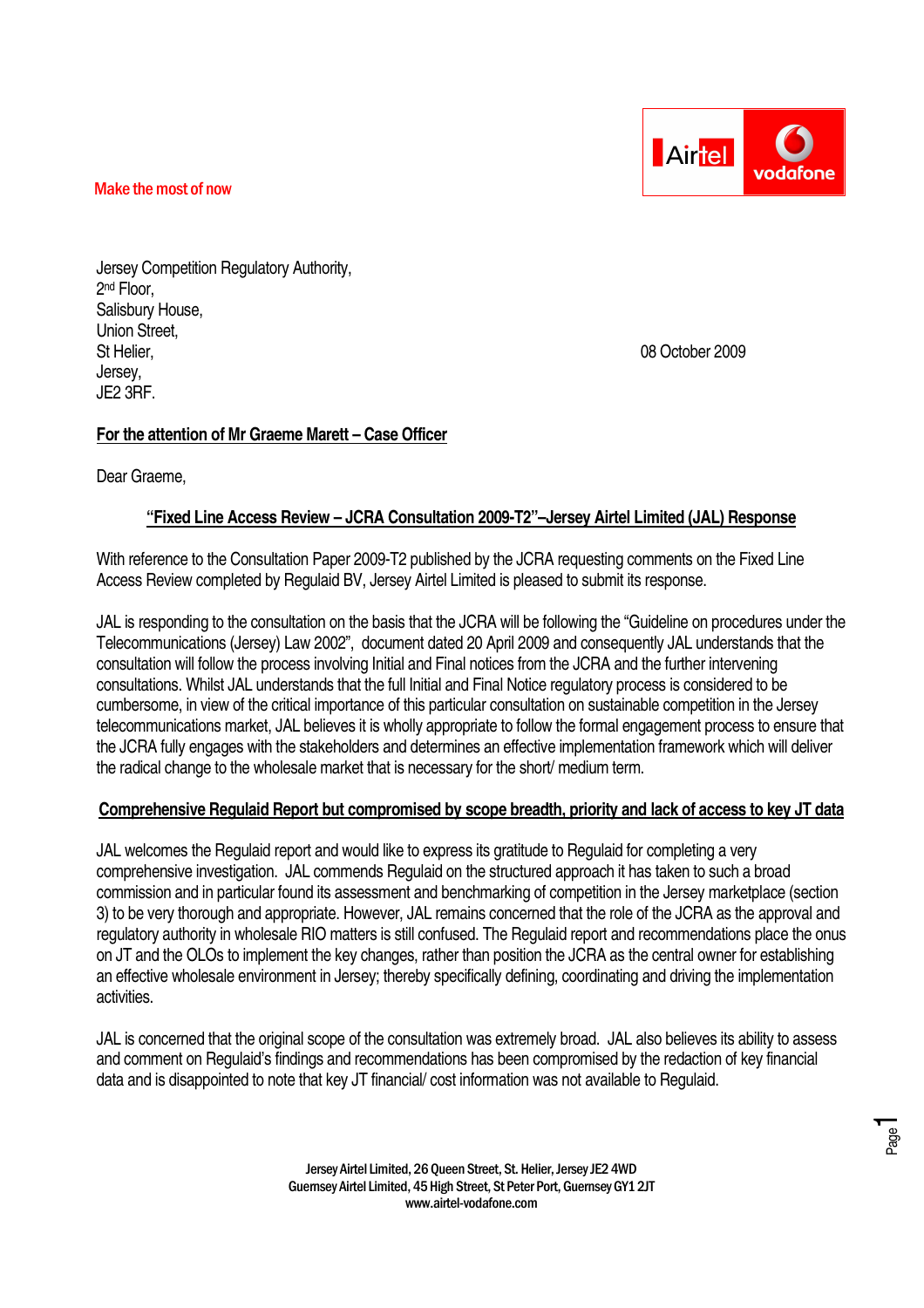

Page2

#### Make the most of now

Finally, whilst JAL agrees with the majority of Regulaid's recommendations, the sheer number and variety of the different recommendations due to the broken nature of the Jersey telecommunications market must raise serious concerns that real progress in addressing this situation will be compromised without leadership from the JCRA to define the next steps, quickly and decisively. Action must be taken promptly to establish the key drivers for sustainable competition and prevent the Jersey telecommunications market falling behind in terms innovation, choice and value.

JAL looks forward to reviewing the reviewing the JCRA's Initial Notice in which it outlines its proposed prioritization of the Regulaid recommendations and its proposed implementation approach and framework with specific timescales.

## **"problems in Jersey's telecommunications sector are so severe"….. "no firm foundation for effective competition".**

In comparison to Jersey's sister market Guernsey, Airtel-Vodafone concurs with the Regulaid report's stark yet key finding that the Jersey telecommunications market has little basis to encourage legitimate competition to the ultimate benefit of the Jersey economy and consumer.

Simple comparison to the relative price levels of core wholesale products clearly shows the competitive disadvantage for OLOs in the Jersey telecommunications market. For two jurisdictions which are geographically and economically so similar, how can such a massive variation in wholesale product pricing and regulated OLO margins, and differences in anti-competitive behavior of the incumbents be justified and tolerated?

JAL views the difference in regulatory approach and capabilities between Guernsey's Office of Utility Regulation (OUR) and the JCRA as being a decisive factor in the stark inbalance in the nurturing of competition between the Guernsey and Jersey markets. Since Airtel-Vodafone launched its operations in both Jersey and Guernsey, we have seen the OUR directly influence the competitive environment in Guernsey, whereas over a similar period, the competitive environment in Jersey with the exception of the launch of MNP, has stagnated. JAL identifies the very different regulatory approach between the OUR and JCRA as being a key factor, as follows :-

- JCRA has largely adopted an ex post approach to regulation which has enabled the incumbent to maintain its stranglehold on the Jersey telecommunications market through; a) limiting OLO access to its network and wholesale services; b) minimizing OLO wholesale margins; c) maintaining and enhancing wholesale pricing on its monopoly products; d) treating its retail arm preferentially to the OLO's; and e) resisting change through defensive legalistic behaviours. The OUR on the other hand has proactively adopted a more ex ante approach to force constructive change in the incumbent's behavior and treatment of the wholesale market and has identified and addressed key competitive drivers in the wholesale arena to create a far more effective basis for sustainable competition.
- JCRA is fundamentally restrained from making decisive change due to its lack of effective regulatory and punitive measures to force operators (both the incumbent and OLOs) to support and deliver the necessary change to enable competition to exist and develop effectively. JAL believes the JCRA will not be able to lead the implementation of many of the key recommendations until ; a) its powers under the Jersey Telecommunications Law are revised to enable wider ranging regulatory and punitive measures to be used to ensure licenced operators comply and co-operate; and b) it has the necessary resources and capabilities to lead and coordinate the licenced operators to drive through the radical changes being recommended by Regulaid. By contrast, the OUR has been granted a broader range of regulatory and punitive powers to ensure licenced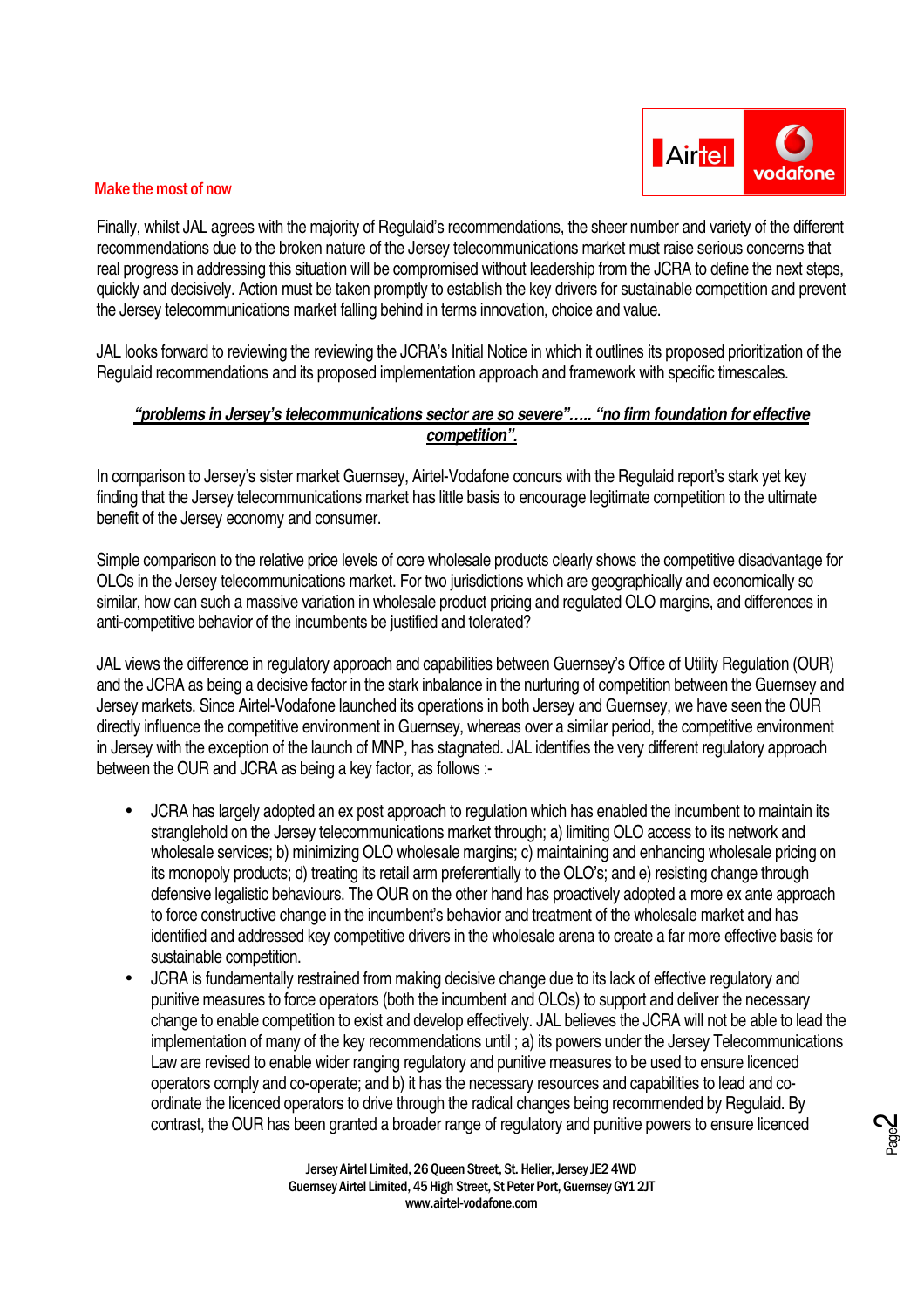

operators compliance and has strengthened its resources and capabilities to drive through its programme of competition stimulating initiatives.

• JCRA must remember that it has a statutory responsibility to regulate and stimulate competition in the telecommunications and postal arenas and consequently must address the current imbalance between its focus on developing recognition as a world class competition commission at the expense of building an effective regulatory capability. The OUR on the other hand with its sole responsibility for utility regulation has established an extremely effective ex-ante regulatory function with the pragmatism and foresight to establish a conducive wholesale environment in which competition can thrive to offer value, choice and innovation to the benefit of local communities and the economy alike.

JAL is disappointed to note that the Regulaid report does not highlight the importance of the role the JCRA must play in driving through the key recommendations and the corresponding key changes which are critical to optimize its regulatory powers, capabilities and approach in this regard.

JAL looks forward to receiving the JCRA's assessment of the resourcing and approach it will be adopting in leading the implementation of its prioritized Regulaid recommendations and the specific findings from the LECG report it feels are necessary to support its implementation framework and the corresponding timescales, ie changes to legislation, resources etc.

# **Effective retail competition can only be driven through a strong wholesale environment**

JAL agrees with Regulaid that the Jersey telecommunications market is a difficult and unattractive market to compete effectively as an OLO, since wholesale margins are wholly inadequate and wholesale product availability constrains the ability of competitors to offer the choice, value and innovation that Jersey's consumers demand and deserve. The Jersey retail telecommunications market is consequently limiting consumer access to world-class product/ service quality, variety and value, since Jersey is not an attractive environment for competitors to risk investment and innovation.

Ultimately, both the Jersey consumer and the OLO's are severely hampered by the incumbent's inherent and gross inefficiency and the JCRA's inability to force through the radical efficiency changes within the incumbent.

The traditional approach to cap JT's retail prices merely address the symptoms and not the underlying inefficiency issues identified by Regulaid. JAL therefore agrees with Regulaid that the JCRA must make radical change in Jersey's wholesale telecommunications market as this will force the incumbent to deliver cost and product equality to enable the OLOs to compete fairly and effectively.

JAL supports the Regulaid key recommendations that will create a JCRA regulatory ex ante interventional approach to create a fair, effective and sustainable wholesale environment by ensuring:-

- pricing of key incumbent monopolistic termination and transit services is capped to a reasonable level
- OLO margins on wholesale DSL and on/ off island lease line are set at reasonable levels
- OLOs have access to equivalent products which are available now and post NGN launch to JT's retail arm
- OLO's are able to leverage JT's NGN to deliver innovative products and services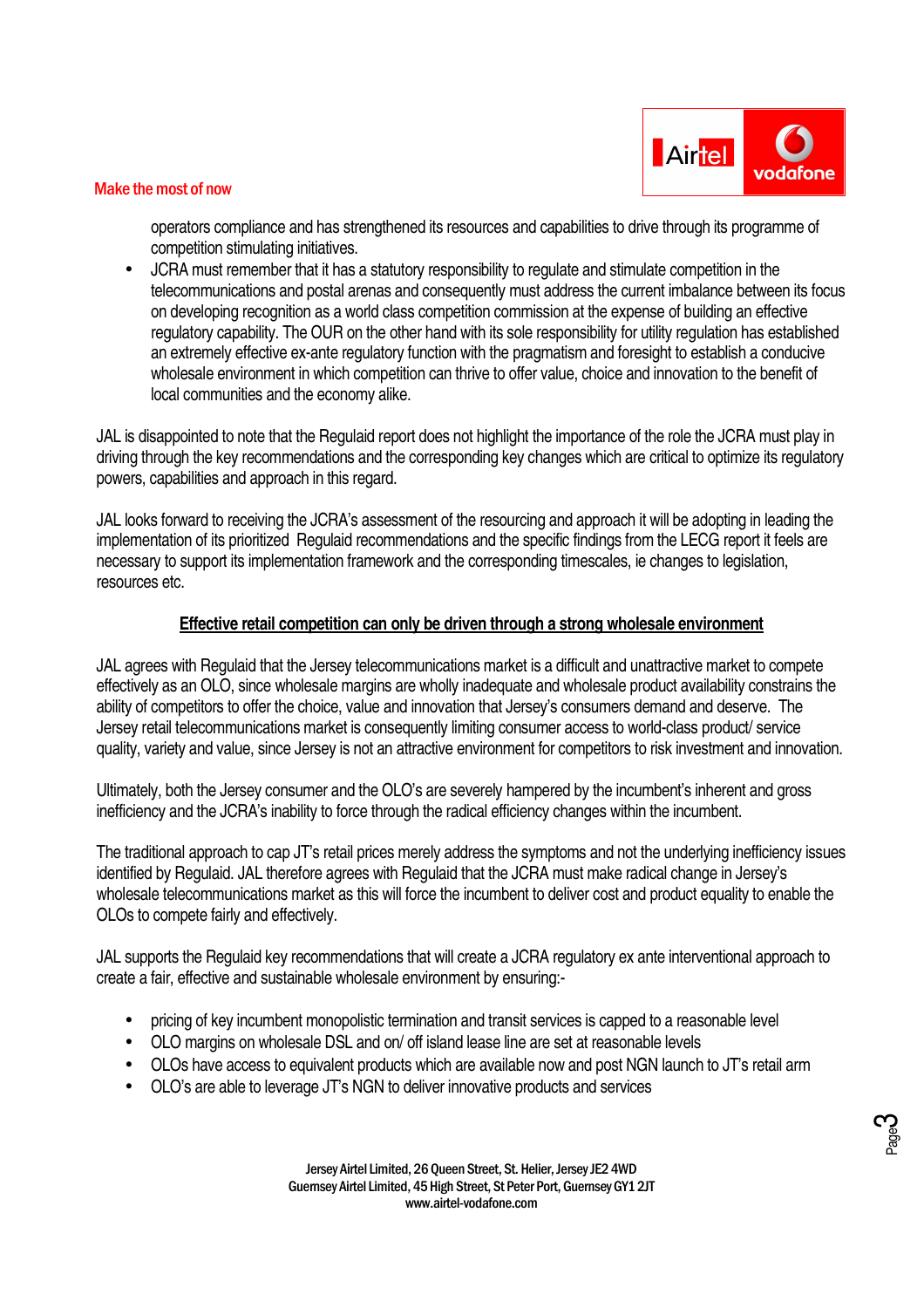

- final barriers within fixed line services are removed through the launch of Fixed Number Portability, Wholesale Line Rental and Carrier Pre Selection
- OLOs are treated equally and have fair access to Jersey's consumers through JT's NGN
- JT establishes a more proactive, engaging and commercially focused Wholesale function which is capable of optimizing the wholesale opportunities to the benefit of both the OLOs and JT and ultimately the Jersey consumer and economy
- JCRA adopts a decisive and focused ex ante regulatory approach yet becomes pragmatic, engaging, forward looking and collaborative with JT and the OLOs.

JAL will be pleased to support the JCRA in its implementation of the prioritized framework of the key Regulaid recommendations and will actively participate in cross party dialogue/ workstreams as required.

The JAL response will now assess each of the key sections of the Regulaid report and outline comments to the Regulaid commentary and recommendations, as follows, but the JAL response to each specific Regulaid recommendation can be found in the annexes to this response :-

# **Cost Allocation Review**

JAL is encouraged that Regulaid's commentary indicates that a comprehensive study of JT's wholesale cost base has been undertaken as far as was reasonably practicable, but is disappointed that JAL has not been able to make a full assessment since a) key financial data has been redacted from the report; and b) by Regulaid's own admission they were unable to gain access to key financial data , ie routing factors, 3G and duct maintenance, which prevented Regulaid from finalizing their analysis and assessment. Consequently, JAL believe the cost allocation review cannot be considered as concluded and would recommend that the JCRA commission further investigations in this respect.

Bizarrely, the Regulaid report contains the comparative financial data regarding Cable and Wireless's Guernsey operations, but the corresponding JT data around which Regulaid has targeted its analysis and recommendations has been removed from the report. JAL concludes this situation is intolerable and one of the key urgent deliverables must be the publication by JT of annual regulated accounts, which are comprehensive, correct and accurate. Without published regulated accounts, the critical trust cannot be established between the JCRA, JT and the OLOs which will be the foundation of a positive wholesale market for the future.

JAL is concerned to have identified a number of serious inconsistencies and contradictions in statements made in the Regulaid report. For instance;

- Regulaid state on page 21 "While fixed network operating costs are similar for JT & C&WG, JT has much higher operating costs for its mobile network". Regulaid concludes that both JT and C&WG" have similar profitability on their Fixed networks but C&WG has better profitability on its mobile business" . However, further down on Page 21 Regulaid then state "However, JT's operational and fixed costs in the fixed network are much higher than C&WG's costs". This directly contradicts the earlier statement. JAL view is that JT's costs appear to be significantly higher than C&WG across the board which is caused by gross inefficiency and weak regulation.
- In Table A2.15, page 91, Regulaid include a table comparing the monthly DSL backhaul costs between JT and C&WG, in which they conclude the C&WG and JT costs are roughly similar at around £6 per subscriber per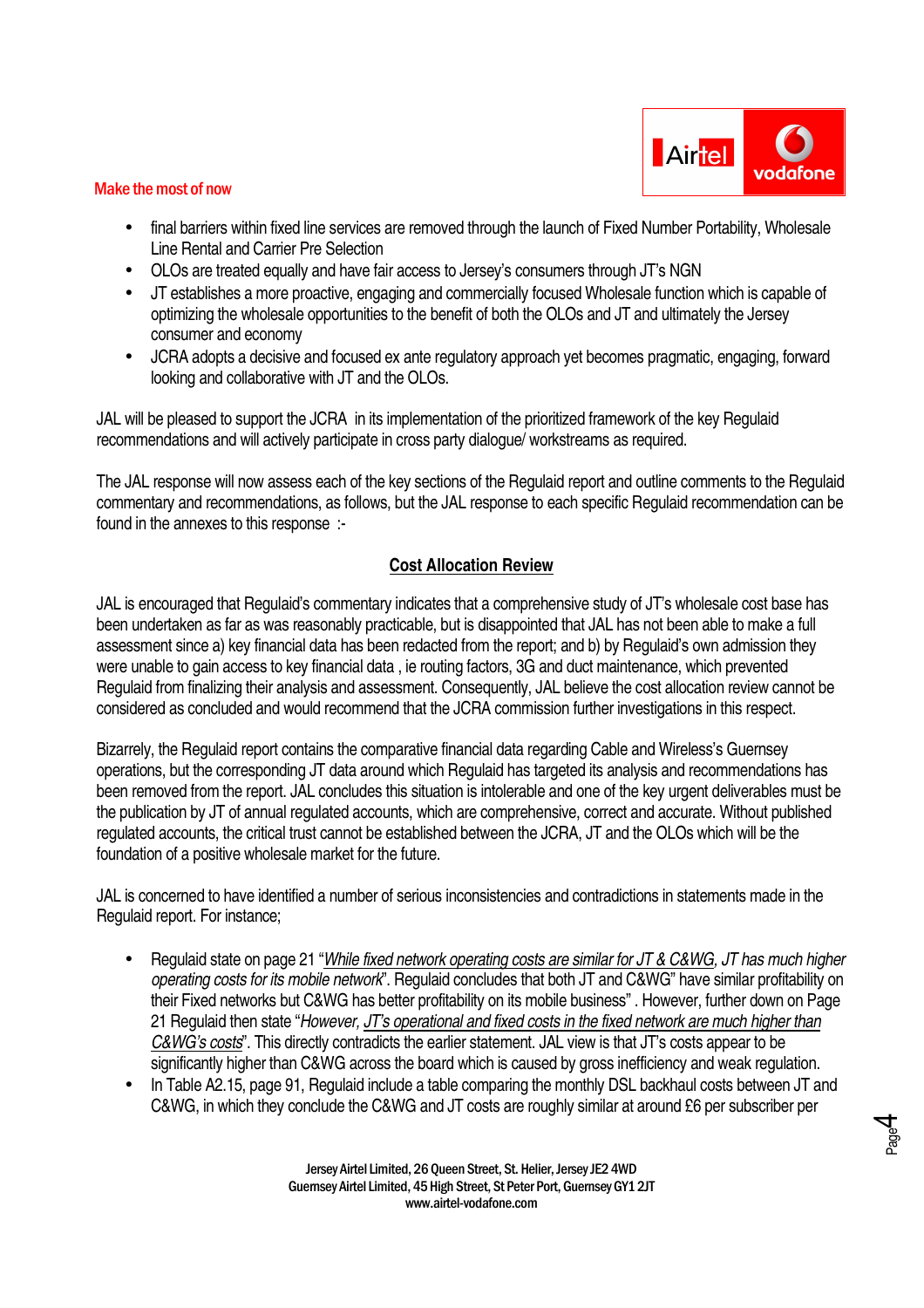

month. Unfortunately, Regulaid's calculations appear incorrect since based on the actual figures given in the table, for 3000 subscribers, the actual C&WG cost is £12254 per month or £4.09 per subscriber, whereas JT cost is £16654 per month or £5.55 per month. Thus, JT's average backhaul costs are 36% higher than the equivalent C&WG backhaul costs.

JAL is disappointed to note the extraordinary level of accounting errors that Regulaid has identified in its analysis of the JT separated accounts and trusts the JCRA will be mandating JT to address these errors and issues immediately. Sadly Regulaid's findings in this respect provide little confidence in JT's cost base and the severity undermines the whole basis on which JT regulated Wholesale RIO pricing has been set.

A key driver for the Fixed Line Access Review was the dispute between JT and the OLOs relating to JT's proposed dramatic increases to RIO fixed termination and transit charges, a dispute in which the approval role of the JCRA as identified by Regulaid was unclear. Despite Regulaid identifying that; a) JT wholesale prices are much higher due to greater inefficiency within JT which has not been challenged by strong regulation; b) RIO prices should be aligned and price capped; c) significant levels of errors were found within JT's separated accounts and d) they did not have access to sufficient information on key drivers such as routing factors, we are extremely disappointed that Regulaid conclude in recommendation 4.3 that the average rate of calls terminating and originating on JT's network should be 0.736 pence per minute. JAL totally rejects this recommendation as having no financial or logical justification and actually contradicts many of Regulaid's core findings. Whilst the rates proposed by Regulaid represents 30% reduction from the new JT rates that are disputed by the OLOs, on average they are still 123% higher (ie more than double) the equivalent fixed termination rates in Guernsey and represent an average increase of 17% on the previous JT rates. This recommended charging level will reinforce JT's monopoly in the fixed line market and undermine the ability of OLOs to compete effectively, since the OLOs will end up seriously out of pocket because JT retains the majority of fixed lines within Jersey and thus the OLOs will be terminating more calls on JT than are originated by JT.

#### **JAL concludes that the cost allocation work must be re-visited to urgently and considers its dispute with JT over fixed termination rates to remain unresolved.**

# **Wholesale Product Issues**

It is evident that the current wholesale pricing from JT and the corresponding margins available to OLOs in Jersey are wholly inadequate, especially when compared to Guernsey. When this is considered with the unfair product bundling and offers from JT identified by Regulaid, the environment becomes extremely difficult for OLOs to compete effectively and differentiate based on value, innovation and variety. For instance, JAL considered launching retail wireline dsl products based on the JT wholesale offering but quickly concluded that the existing regulated pricing and the limited JT product functionality made such a wholesale based dsl product not financially feasible.

JAL welcomes the radical approach to wholesale product and pricing being proposed by Regulaid. However, with the increasing importance of IP technologies, service convergence and demand for bandwidth, fair and cost effective access to internet bandwidth will have a dramatic impact in the sustainability of competition in the Jersey telecommunications market. Thus JAL firmly believes wholesale Off Island Lease Lines and Internet Bandwidth must also be subject to strong regulated price capping to ensure OLOs can compete fairly.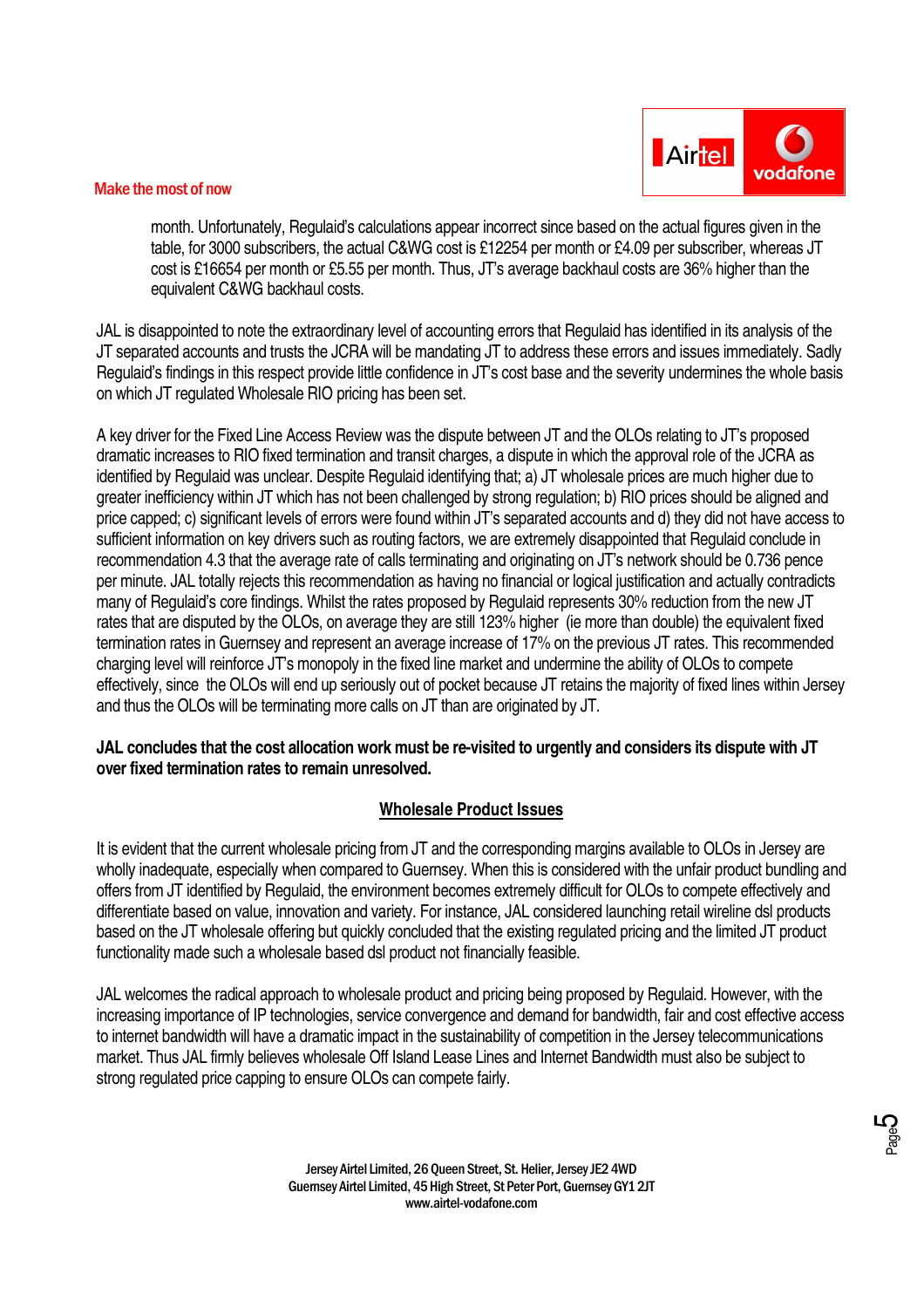

Before changes are made to JT's licence enabling the bundling of products, JT must be encouraged to address the inherent inefficiency that is currently undermining fair competition. Consequently as already stated, JAL believes JT's RIO pricing must move from being cost based (derived from the costs of an **inefficient** operator) and driven down through rigorous wholesale price capping to compare favourably with similar jurisdictions. Once realistic wholesale pricing is mandated and available, OLOs can compete more effectively and this will drive through to the retail sector through increased value, choice and innovation.

Only once a positive wholesale environment has been established, can the matter of removing restrictions on bundling be considered. Once bundling is allowed, this must be available to all operators and consequently requires the removal of the final obstacles to enabling the OLOs to access the entire Jersey consumer base and offer the equivalent range of products/ services, through CPS, Wholesale Line Rental and Fixed Number Portability.

In parallel, JAL concurs with Regulaid that wholesale RIO product pricing must be aligned to retail pricing approaches and alternatives identified since fixed unit per minute/ MB charging will become inappropriate, restrictive and unfair.

The Regulaid findings identify a number of areas in which JT may be allowed to take action which could result in margin squeeze or be viewed as anti-competitive, ie offering special discounts or offers, bundles etc. JAL firmly believes the role of the JCRA as approval authority must be clearly defined in such cases and that any engagement by JT and approval by the JCRA must be transparent and publicly justified.

JAL firmly believes that Wholesale Products should only be considered and developed provided there is proven demand for such products from the OLOs. Clearly this requires regularly engagement between JT and the OLOs which should be focused through the independently moderated working group framework recommended by Regulaid. Such a working group should meet regularly and develop an efficient and timely process for evaluating new wholesale product requirements, developing product specifications and implementing operational launches. The Regulaid report identifies a number of potential Wholesale products which in JAL's view have differing levels of appeal and priority. JAL can summarise its views as follows :-

- **Fixed Number Portability** On the basis of the actual success and demand for Mobile Number Portability (MNP), fixed number portability must be considered as a key short-term priority for driving competition by removing the main barrier to consumer choice in the fixed line sector. However, to be successful, Fixed Number Portability requires that OLOs are able to access all customers and thus key access enablers such as Wholesale Line Rental, are essential pre-requisites. The Porting XS porting platform used for MNP across the Channel Islands already has the capability to support Fixed Number Portability, but there will be a development phase whilst new validation and provisioning approaches are developed for fixed number porting and additional OLOs are able to achieve readiness. Additionally, JAL believes based on the success of MNP, then Fixed Number Portability must be launched simultaneously with Guernsey and thus the JCRA must collaborate closely with the OUR.
- **Carrier Pre Select** JAL believes wholesale Carrier Pre Select services significantly extend consumer choice and boost competition, whilst being relatively simple to develop and implement. JAL concurs that the JCRA should mandate JT to ensure that Carrier Pre Select functionality is implemented in the JT NGN from the outset/ launch.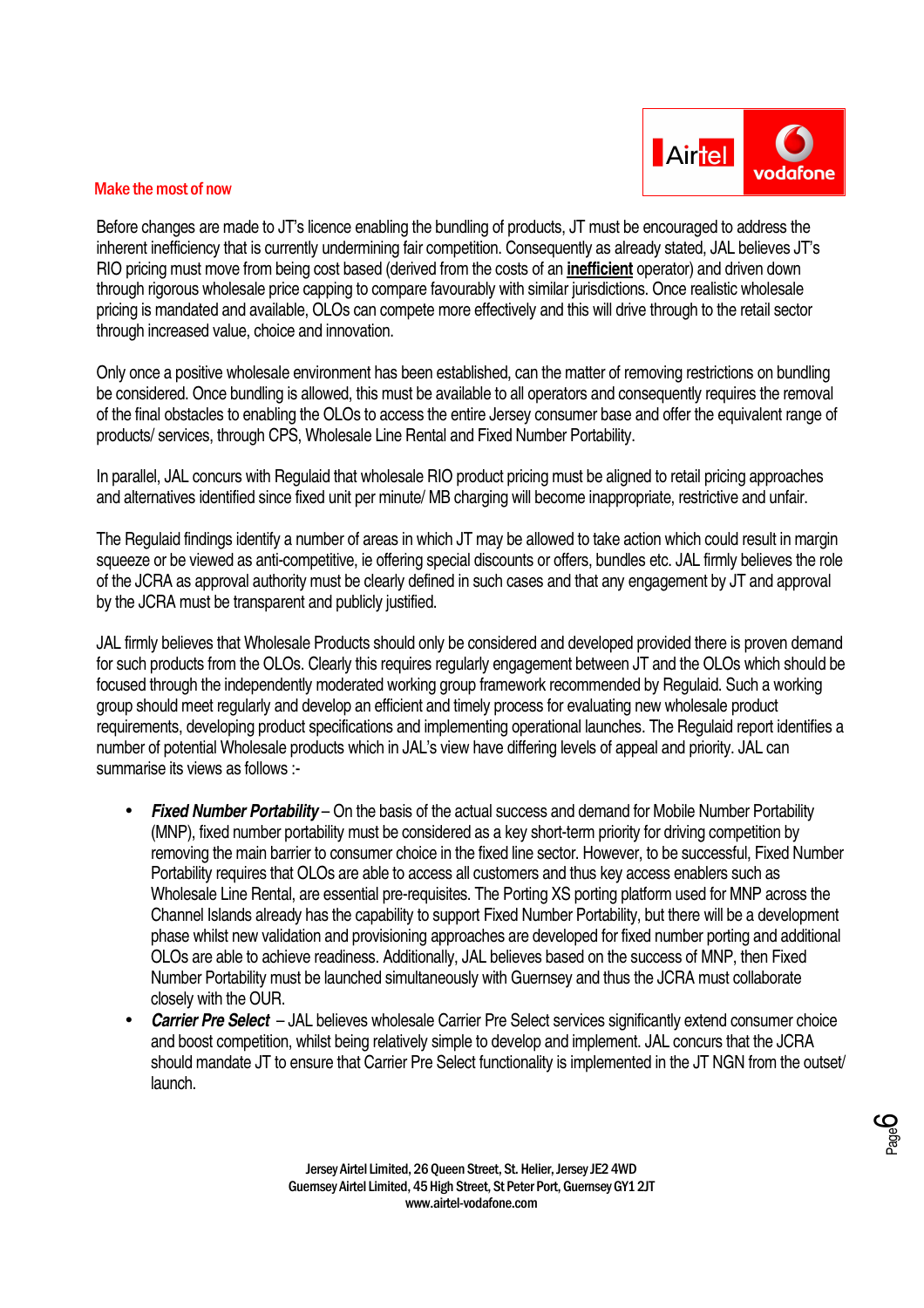

- **Wholesale Line Rental** JAL firmly believes that Wholesale Line Rental is an extremely effective approach (from a cost and operational basis) for OLOs to access the entire Jersey consumer base to offer products/ services and bundles that compete directly with JT. JAL concurs that the JCRA should mandate JT to ensure that Wholesale Line Rental functionality is implemented in the JT NGN from the outset/ launch. JAL believes the development and implementation of Wholesale Line Rental products can be completed promptly with close collaboration between JT and the OLOs and thus this should be considered an immediate priority.
- **Local Loop Unbundling** JAL agrees that Local Loop Unbundling can be beneficial in driving competition and choice in large markets with established competition, but JAL views the significant investment involved for OLOs is not feasible or appropriate for small markets such as Jersey JAL does not view the development of a wholesale Local Loop Unbundling bundling as a short-term priority.
- **MSAN Sharing/ Access**  JAL views this option in a similar way to Local Loop Unbundling where the investment cost and return for an OLO is unlikely to be attractive for a small jurisdiction such as Jersey in the short/ medium term.
- **Duct Sharing** JAL does not view duct sharing as a key priority to secure access to retail or business consumers in view of the significant investment involved in cabling and infrastructure. However, JAL does view duct sharing as a positive opportunity to increase its network backhaul capacity between its operations sites and would be interested in progressing discussions with JT to access ducts to enhance transmission links etc.
- **Bitstream / Naked DSL** JAL concurs with Regulaid's conclusion that currently the demand for Bitstream services is limited in Jersey, but JAL believes that wholesale Naked DSL services could be cost effective alternatives for offering higher performance IP driven products once the JT NGN is launched.
- **On Island/ Off Island Lease Lines**  JAL uses both On and Off Island Lease Lines to connects its operations sites. The majority of JAL's On Island lease lines are over 300m in length and thus JAL does not view the redefinition of sub 300m category as a priority. However, as consumer demand for Internet bandwidth continues to increase, JAL believes the current duopoly control of submarine/ off island links to the Channel Islands will increasingly constrain competition and consumer value. JAL firmly believes that decisive regulatory action must be taken to control and cap pricing in both Off Island and Wholesale IP product sectors to ensure that OLO access is fair and equitable.
- **Wholesale IP** JAL welcomes the establishment of wholesale IP products for the reasons outlined above. However, JAL believes wholesale IP products should extend beyond 10 MB/s and probably upto 1GB/s with strong regulation and price capping to minimize anti-competitive behavior.

# **Wholesale & Retail Functions in JT**

JAL agrees with Regulaid's findings that JT's Wholesale function has been seen as taking a Legalistic and sometimes Antagonistic approach to its wholesale dealings with OLOs. However it is fair to say that JAL is pleased to report that JT's Wholesale function has recently become more engaging, supportive and constructive in its dealings with JAL.

Traditional incumbent operators have the key dilemma to confront; either to embrace Wholesale/ Carrier business through a Commercial approach or to use their Wholesale functions to control and frustrate their competitors to protect their retail operations, through the traditional Antagonistic and Legalistic approaches. However, more enlightened incumbent operators have realized that increased competition actually increases overall demand and market size and thus their Wholesale businesses become lucrative sources to enhance revenues. Through a proactive and engaging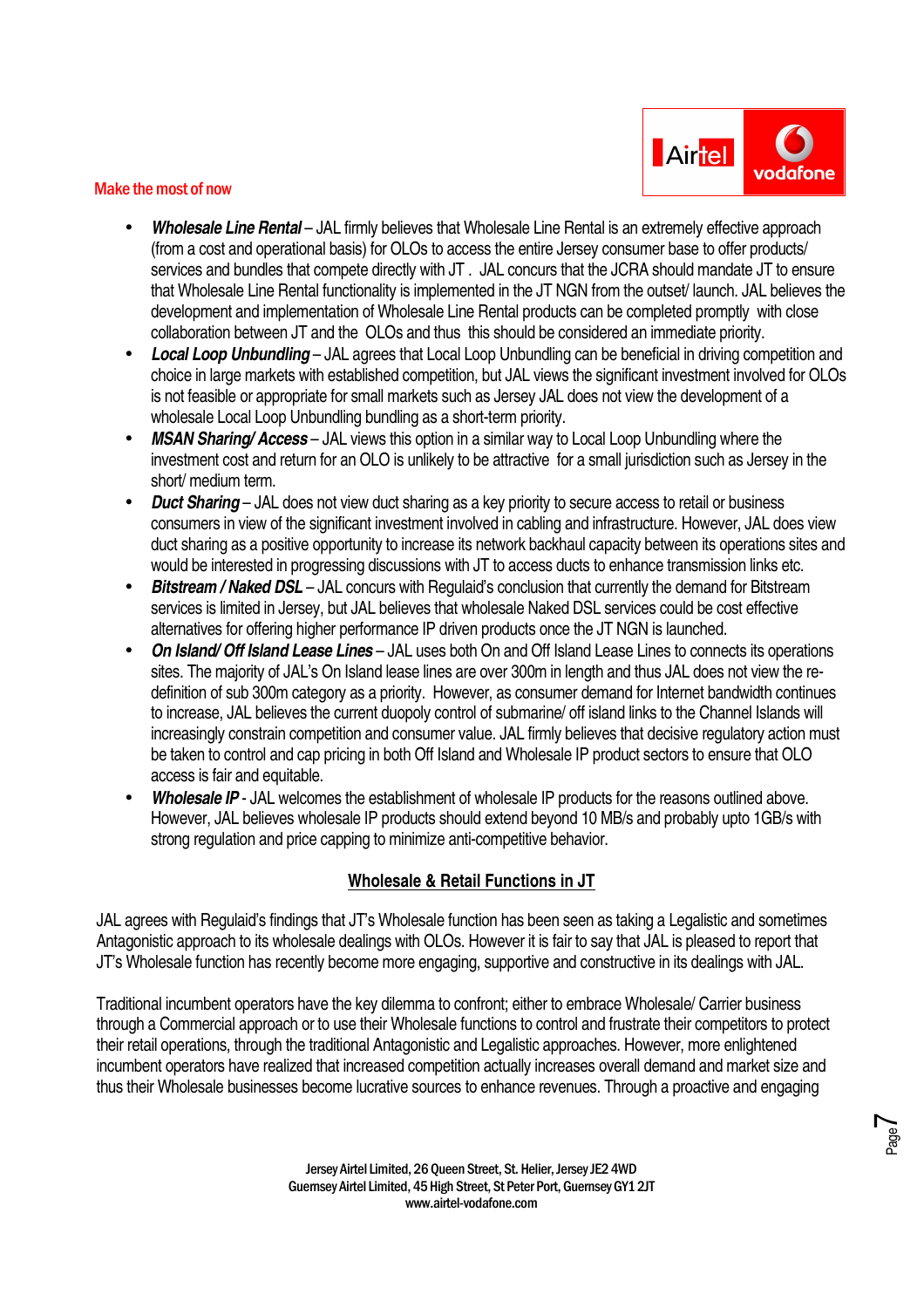

Commercial approach, wholesale business for incumbent operators can be profitable, catalyse innovation and deliver further economies of scale for their core operations.

From JAL's experience the transformation to embracing Wholesale business requires more than a change in reporting structure, but complete commitment and support from the management board to develop a viable and lucrative Wholesale business and products by isolating and protecting from the retail functions and staffing with suitably empowered and motivated commercially focused staff.

It is difficult for JAL to comment on what is the most appropriate structure and format for JT's Wholesale business with the limited information available, but JAL firmly believes the Wholesale function should be where possible :-

- Structurally separate from the Retail sales function
- Directly accountable to the JT management board
- Have equal access to internal JT product development and network operations resources
- Operate as a separate business unit with dedicated resources for key functions and detailed profit and loss accounting
- Operate billing and provisioning systems with protected separation from Retail operations
- Operate with at least the same focus on customer satisfaction and quality delivery as the Retail operations

JAL would be pleased to be engaged in the evaluation of JT's proposals to change its Wholesale function in line with the Regulaid recommendations.

JAL has found JT's provisioning and fault repair functions to be acceptable although communication and clarity of fault escalation processes/ status could be clearer and more effective.

The current nature of JAL's usage of wholesale products makes routine forecasting unnecessary, but JAL would welcome a review and revision of JT's RIO forecasting mechanisms to make them more appropriate and usable.

JAL would welcome JT taking a more proactive and structured approach to SLA performance and wholesale reviews, since engagement has been sporadic and inconsistent.

With regard to Regulaid's observations concerning JT's IT systems; from a customer's point of view we have not experienced issues, but are concerned to read that our wholesale records could visible to the Retail organization. However, we believe these concerns should be addressed by the recent launch of a new wholesale billing system by JT. Thus we would reserve judgement until we have been able to experience the impact and benefits delivered by the new wholesale IT/ billing system.

JAL would support the implementation of an internal RIO since there appears to be sufficient evidence to support the view that JT is treating its retail arm in a prejudicial manner when compared to the OLOs and engaging in possible crosssubsidisation contrary to JT's licence obligations. JAL concurs that it is important that JT demonstrate it is fully complying with its licence obligations and believes that the recommendations Regulaid has made in this respect will help ensure JT's compliance.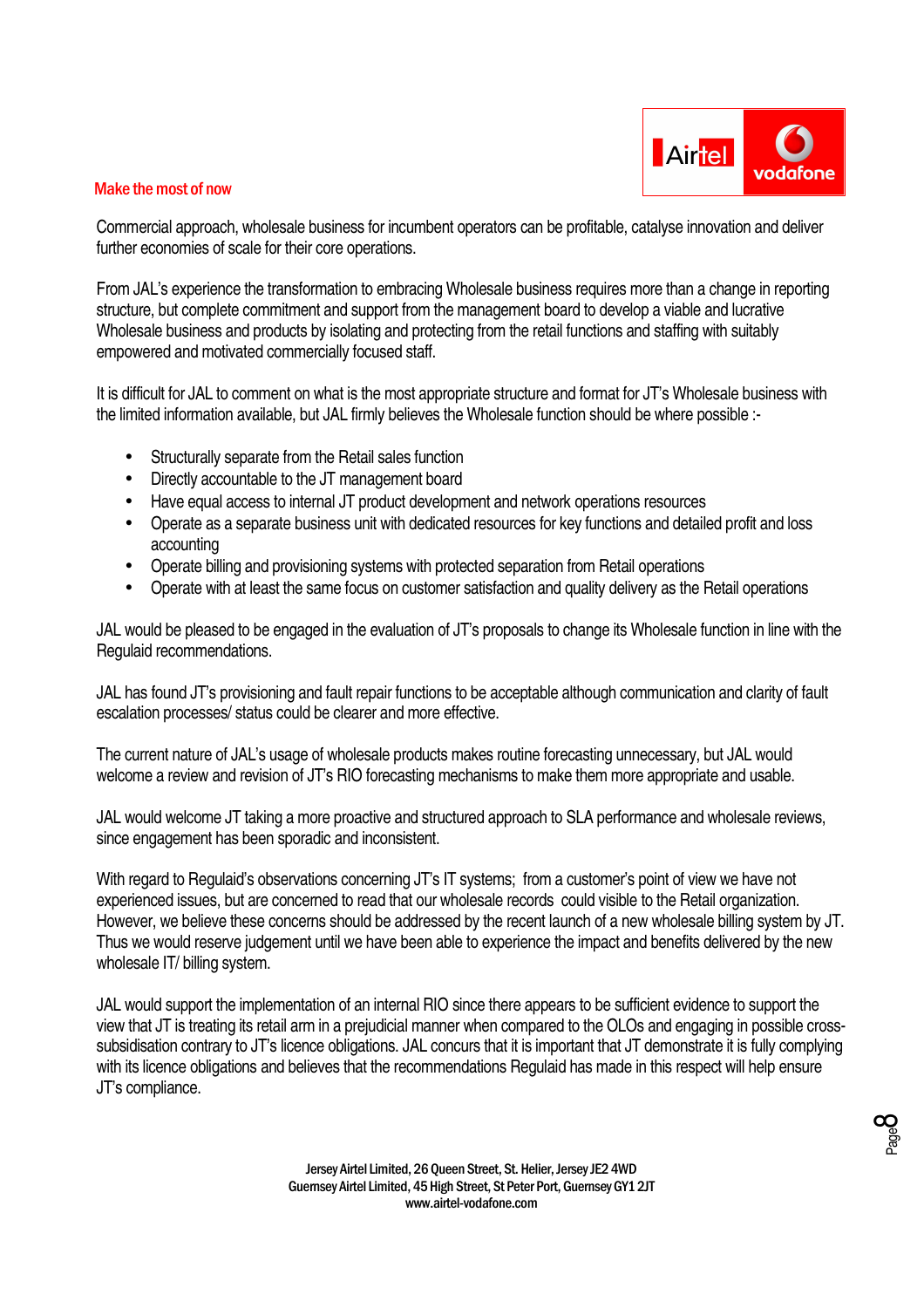

# **Next Generation Network Issues**

JAL agrees that the current JT fixed network is outdated and obsolete. Consequently the decision for JT to implement its NGN is non-negotiable and critical. However, as Regulaid correctly identify, JAL amongst others already operates a NGN compatiable network and it is thus important that the JT NGN network is able to effectively interface with the OLO networks and offer the essential features to enable the OLOs to deliver both the base and advanced services consumers require as well as support the likely evolution in the wholesale arena for the short/ medium terms.

SIP-I capability is a key requirement for JT's NGN since JAL believes SIP-I functionality will become a defacto feature which will significantly enhance the cost and flexibility for OLOs to deliver a greater variety of tailored and mass market products.

JAL welcomes the expansion of Ethernet related wholesale products since JAL views Ethernet as offering OLOs increased flexibility, scalability and operational efficiency especially as consumer demand for bandwidth grows.

MSAN deployment within JT's NGN plans is particularly welcomed especially as it potentially removes the need for manual jumpering which simplifies transfer of services between operators and hence will be a key enabler for fixed number portability along with the introduction of Wholesale Line Rental.

Consequently, the implementation of the JT NGN provides tremendous opportunities to drive competition and enhance telecoms offerings to consumers, as well as delivering significant services quality and operational efficiency benefits to JT and the OLOs alike. However, JT must be encouraged by the JCRA to engage with the OLOs to ensure the NGN implementation meets the needs of the Jersey market in terms of functionality and its implementation has minimal impact to users and the OLOs. JAL therefore agrees that the Regulaid's recommendation for multi-party wholesale working groups is the most appropriate mechanism but concurs that such engagement must have clearly defined terms of reference and the meetings should be independently moderated to ensure the inter-operator engagement is appropriate.

JAL takes an open minded view to the evolution of RIO/wholesale charging mechanisms. JAL is adamant that wholesale pricing in Jersey is currently grossly excessive and unfair. As already highlighted, JAL is clear that this situation must radically change if competition is to evolve and offer Jersey the leading edge products it demands. JAL firmly believes that the JCRA must take a decisive role in moving wholesale pricing from cost driven, based on the current inefficiency of JT's current operations to a price capped glide path approach to align to best practice in similar markets, enabling OLOs to invest and compete effectively. JAL agrees that Wholesale charging approaches must be aligned to the evolution in Retail charging in which inclusive bundle/ rental charges are replacing unitary charging. JAL will be pleased to support the JCRA's engagement with the industry to assess radical and innovative charging approaches such as; "Sender Keeps Al"l and "Near Zero".

# **Implementation**

Whilst JAL basically supports the majority of the recommendations made by Regulaid, JAL remains concerned that the sheer scale of the fundamental changes identified to make the Jersey telecommunications market truly competitive will result in extended dialogue and the key recommendations and improvements could be delayed.

**O**<br>Page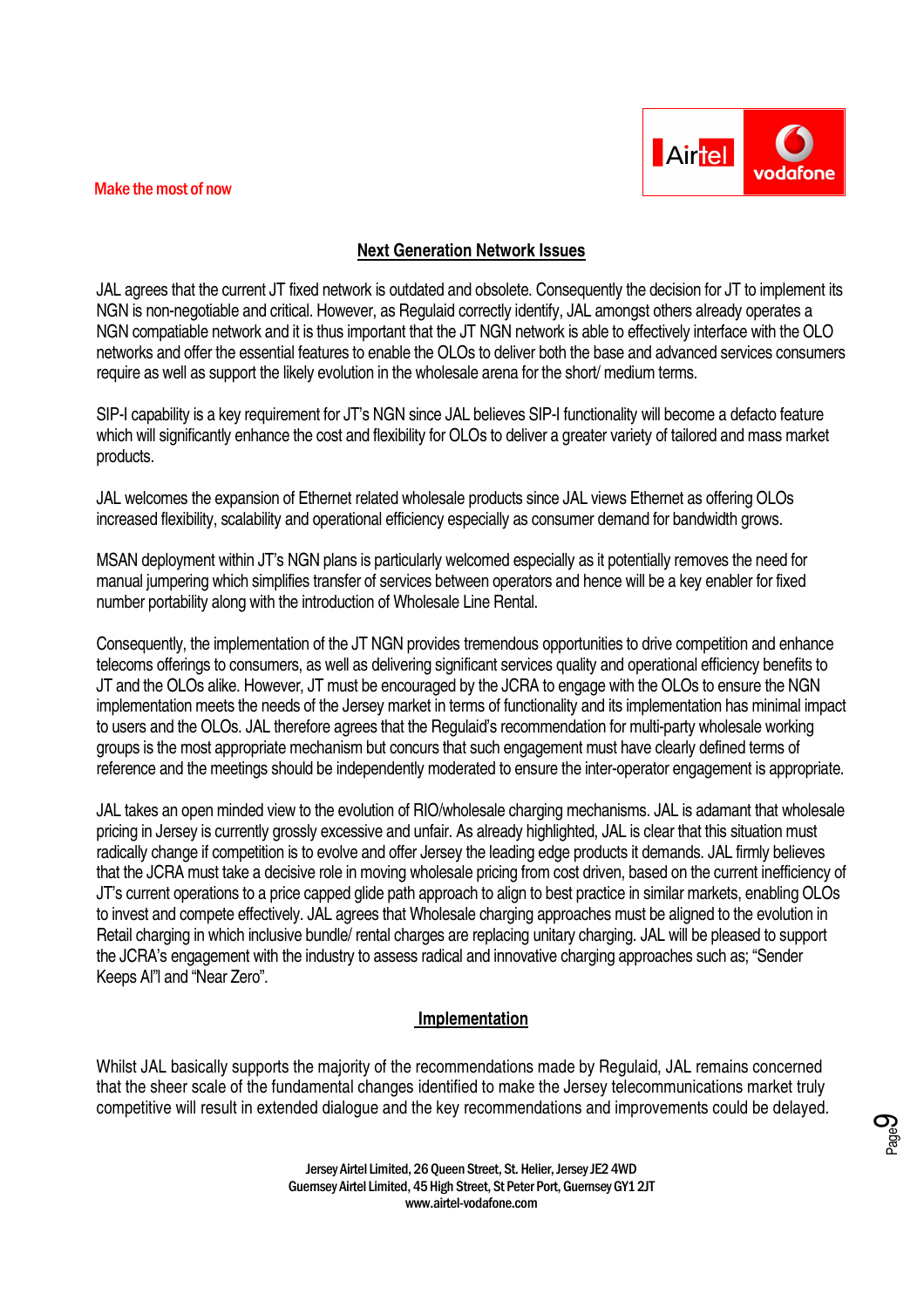

JAL is already concerned that the timeframe proposed by Regulaid has slipped by two months. JAL firmly believes that the JCRA must take a decisive role in prioritizing the recommendations based on impact/ benefit and ease of implementation. As the Jersey regulator with the prime responsibility for ensuring fair competition in the Jersey telecommunications market for the benefit of the Jersey economy and consumers, JAL expects the JCRA to take full ownership and accountability for co-ordinating the implementation of the key prioritized recommendations made by Regulaid.

Consequently, JAL looks forward to receiving the JCRA's proposals on which of the Regulaid proposals are to be prioritized and how the JCRA intends to coordinate JT and the OLOs to instigate the implementation actions.

 JAL agrees with Regulaid that the JCRA should develop a structured working framework in which it facilitates JT and the OLOs to work together to progress the key recommendations, such as expanding the NGN wholesale product portfolio, dispute resolution processes etc. But most importantly, the JCRA must take decisive and urgent action to ; a) reach a more satisfactory conclusion to JT/ OLO RO rate dispute; b) price cap key RIO pricing & margins; c) mandate JT to implement key NGN functionality such as CPS, Wholesale Line Rental; and d) undertake a detailed and comprehensive market analysis.

#### **JAL Priority Recommendations**

JAL believes Regulaid's key recommendations should be prioritized by the JCRA as follows and JAL has identified achievable target timeframes for each initiative :-

- Resolve the current RIO Termination/ Transit Rate dispute between JT and OLOs Target completion December 2009
- Correct cost accounting errors and revise JT accounting approach Target completion December 2009
- Publish accurate separated JT accounts Target completion Quarter 1 2010
- Mandate JT to offer Wholesale IP Bandwidth, CPS and Wholesale Line Rental products Target completion Quarter 2 2010
- Outline price capping approach to align JT wholesale and retail pricing to Guernsey Target completion Quarter 1 2010
- Outline price capping approach to offer OLOs to reasonable margins for on-island leased lines, off island leased lines (especially UK/ France submarine routes), DSL backhaul, IP Bandwidth - Target completion- Quarter 1 2010
- Restructure JT Wholesale & implement Regulaid training recommendations Target completion December 2009
- Establish multi-operator working groups to a) co-ordinate the implementation of NGN; and b) definition and development of NGN wholesale products - Target completion - December 2009
- Mandate Fixed Number Portability launch during 2010 Target completion Quarter 1 2010

 $P_{\text{age}}$ 10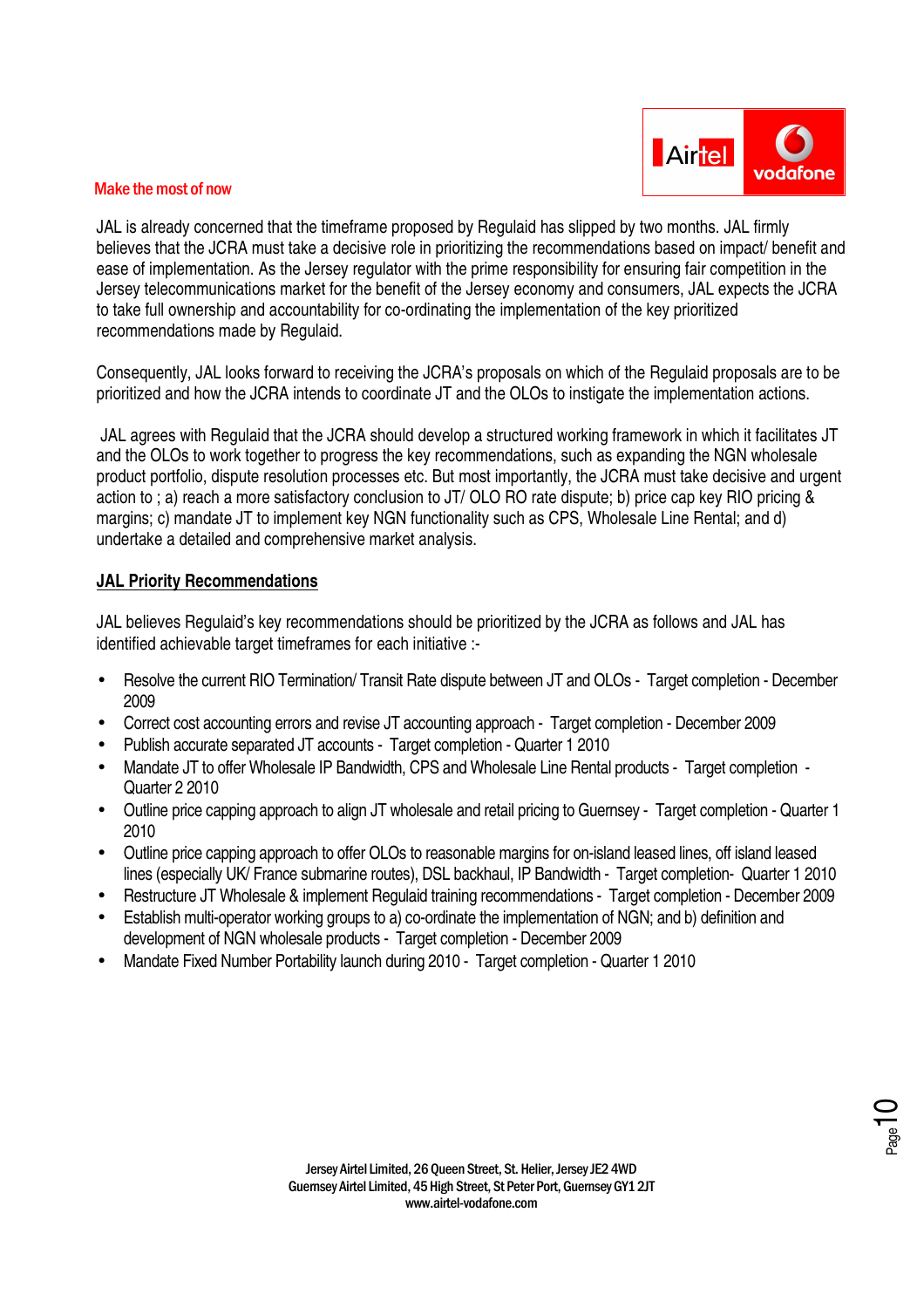

We trust our response and comments meet with your approval and we look forward to having the opportunity to actively contribute in the further stages of the implementing the key recommendations of the Regulaid report to the benefit of the Jersey consumers and economy.

Yours sincerely

**James Wild Head of Regulatory Affairs – Channel Islands Jersey Airtel Limited** 

 $\frac{1}{2}$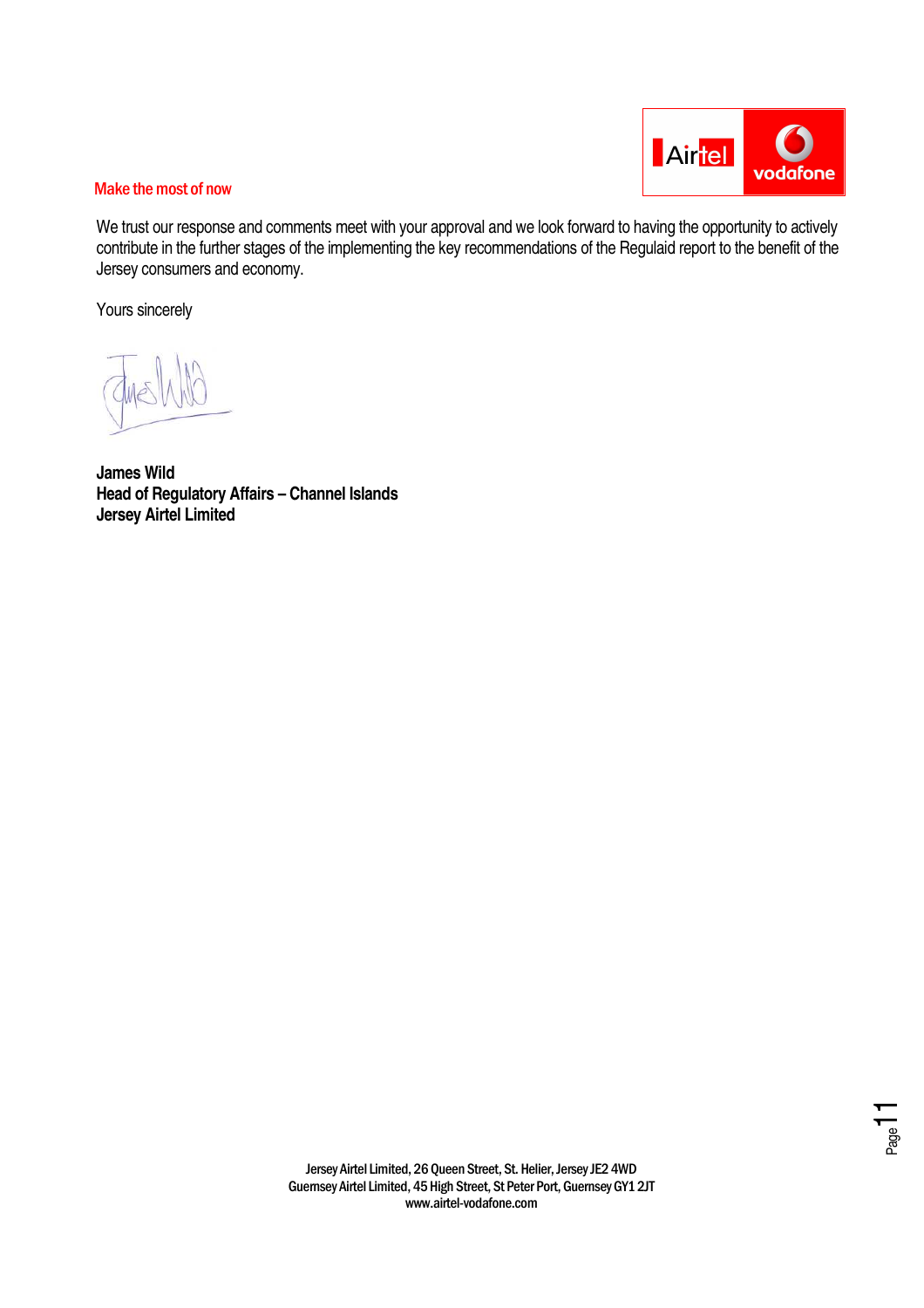

# **Annex 1 – JAL response to Regulaid recommendations within Section 4 - Cost Allocation Review**

# **4.1 JT and its accountants should confirm that the changes in cost allocations recommended by Regulaid have been implemented.**

JAL response – Recommendation is appropriate and supported by JAL

**4.2 JT should implement current cost accounting as the basis for its statutory accounts as from the start of 2011.** 

JAL response - Recommendation is appropriate and supported by JAL

## **4.3 An average rate of 0.736 pence per minute should be used for calls terminating and originating in JT's fixed network for 2009**

JAL response – JAL does not accept the Regulaid proposal to increase the fixed termination rate to an average of 0.736 pence per minute as either justified or reasonable. Whilst the proposed rate represents a 30% reduction from the rate proposed by JT, on average it is 123% higher than the equivalent fixed termination rate in Guernsey and an average increase of 17% on the previous JT rates. Regulaid have clearly stated that a) Jersey Telecom's fixed network costs are excessive implying serious in efficiency within JT's operations; b) Regulaid did not have access to key cost and routing data; and c) serious and numerous errors and inaccuracies were identified in JT's regulated accounts and cost accounting approach. The Regulaid recommendations are underpinned with the theme that is unfair that competitor OLOs and ultimately the Jersey consumer should fund JT's continuing inefficiency reinforced by weak local regulation. JAL firmly believes that decisive resolution of the on-going termination rate dispute is the ideal opportunity for the JCRA to demonstrate it support for the key findings of the Regulaid report by taking radical action aligned to the key recommendations. Consequently, JAL recommends that the JCRA directly intervenes and applies a price cap approach with a clearly defined glidepath to ensure Jersey fixed termination rates are aligned with those in Guernsey. JAL proposes the JCRA mandates JT to keep the fixed termination rate prices unchanged from the previous non-disputed rates and directs that the prices will be further reduced to align with the equivalent Guernsey termination rates within 2 years. Additionally, since Time of Day gradients are no longer appropriate at a retail level, because retail price JAL suggests the JCRA directs JT to remove the time of day gradient and set fixed termination rates at a flat rate of 0.55 ppm reducing down to 0.29 ppm after 2 years. A similar approach should also be applied to the disputed on-island transit charges.

# **4.4 JCRA should require JT to demonstrate that it is not cross-subsidising its data hosting business, which would be contrary to its Licence Condition 30.1.**

JAL response - Recommendation is appropriate and supported by JAL

 $\frac{2}{\epsilon_{\text{age}}}$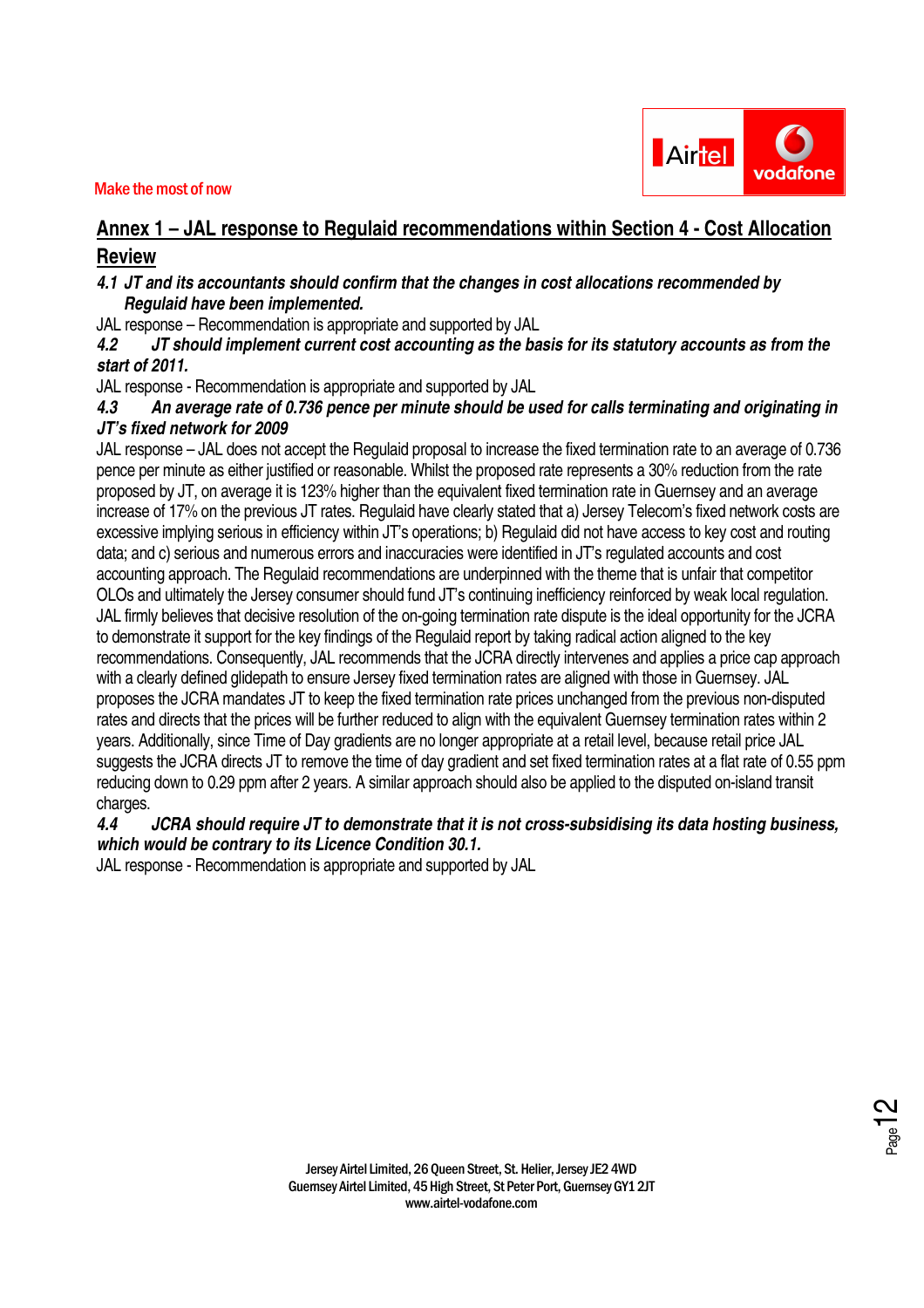



# **Annex 2 – JAL response to Regulaid recommendations within Section 5 - Wholesale**

# **Product Issues**

**5.1 JCRA should require JT to make available wholesale services that enable OLOs to replicate its retail services, provided that they are demanded by an OLO.** 

JAL response - Recommendation is appropriate and supported by JAL

**5.2 JCRA should permit JT to offer bundles to its retail customers, on the condition that OLOs can replicate the bundles**.

JAL response - Recommendation is appropriate and supported by JAL

**5.3 JT should be required to demonstrate to JCRA that equivalent wholesale products are available, that the price of the bundle exceeds the incremental cost of each element, and that the retail price does not constitute a price squeeze.**

JAL response - Recommendation is appropriate and supported by JAL – However JAL believes it is essential that JT a) implement the cost accounting changes recommended by Regulaid to ensure cost data is accurate, correct and complete; and b) such cost data is made publically available in the form of published regulated accounts.

**5.4 The individual elements of the bundle should be available on an individual basis to retail customers.**  JAL response - Recommendation is appropriate and supported by JAL

# **5.5 Condition 32 of JT's licence should be amended to permit product bundling if the above requirements for equivalent wholesale services and pricing are met.**

JAL response – JAL would only support the implementation of this recommendation, provided : a)Wholesale product pricing is revised in line with Regulaid's recommendations to enable the OLOs to achieve reasonable margins on Wholesale products both singly and on a bundled basis; b) JT are required to formally apply for JCRA approval to offer each bundle and the JCRA approval is transparent and public; c) JT provide comprehensive, accurate, correct and published regulated accounts and d)OLOs are able to offer similar bundled product offerings. Only once a positive wholesale environment has been established, can the matter of removing restrictions on bundling be considered. Once bundling is allowed, this must be available to all operators and consequently requires the removal of the final obstacles to enabling the OLOs to access the entire Jersey consumer base and offer the equivalent range of products/ services, through CPS, Wholesale Line Rental and Fixed Number Portability.

# **5.6 JT should not be able to make special offers or discounts unless it demonstrates to the satisfaction of JCRA that the reduced price covers the incremental cost of the service and that it is not undertaking a margin squeeze.**

JAL response – JAL would only support the implementation of this recommendation, provided : a)Wholesale product pricing is revised in line with Regulaid's recommendations to enable the OLOs to achieve reasonable margins on Wholesale products both singly and on a bundled basis; b) JT are required to formally apply for JCRA approval to offer each bundle and the JCRA approval is transparent and public; c) JT provide comprehensive, accurate, correct and published regulated accounts and d) where appropriate similar changes are made to the relevant Wholesale product pricing to enable OLOs to offer similar offers/ discounts.

# **5.7JCRA should direct JT to provide CPS in line with its Licence Condition 25.**

JAL response - Recommendation is appropriate and supported by JAL. JAL recommends that the JCRA direct JT to ensure the necessary CPS functionality is included in the JT NGN equipment and is available to OLOs from the outset of migration of retail services/ customers to the JT NGN. JAL is keen to subscribe to a JT Wholesale CPS product and will be pleased to work with JT, the JCRA and OLOs to develop and agree the necessary product, technical and operational specifications and processes.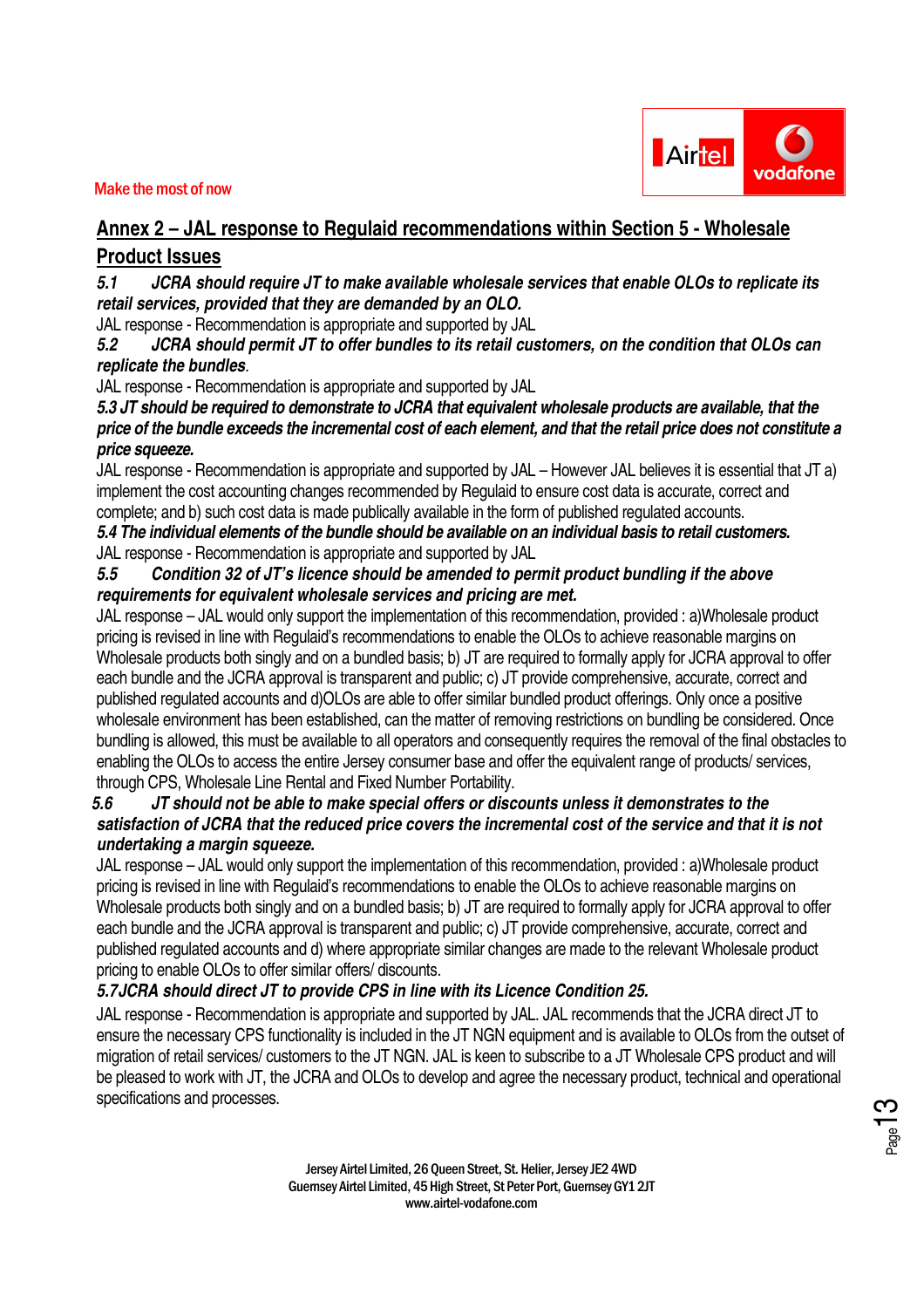

# **5.8 JT and the OLOs should form a working group to agree service definitions, specifications, and processes for wholesale services.**

JAL response - Recommendation is appropriate and supported by JAL. JAL recommend that the working group is independently chaired by a nominee of the JCRA. JAL will be pleased to work with JT, the JCRA and OLOs to develop and agree the necessary product/ service, technical and operational specifications and processes.

# **5.9 JCRA should mandate the introduction of wholesale line rental, and introduce a specific Condition into JT's Licence.**

JAL response - Recommendation is appropriate and supported by JAL. JAL firmly believes that Wholesale Line Rental is wholly appropriate for the Jersey market since it allows OLOs to match JT's retail product portfolio in a cost effective manner, thereby further driving and reinforcing competition to offer consumers greater choice and enhanced value. JAL recommends that the JCRA direct JT to ensure the necessary Wholesale Line Rental functionality is included in the JT NGN equipment and is available to OLOs from the outset of migration of retail services/ customers to the JT NGN. JAL is keen to subscribe to JT Wholesale Line Rental products and will be pleased to work with JT, the JCRA and OLOs to develop and agree the necessary product, technical and operational specifications and processes. However, the adoption and success of Wholesale Line Rental products will be determined by attractive and appropriate wholesale pricing to the OLOs and consequently JT's regulated accounts must be transparent and correct, with the corresponding RIO pricing approved by the JCRA.

## **5.10 JCRA should mandate the introduction of fixed number portability, and introduce a specific Condition into JT's Licence.**

JAL response - Recommendation is appropriate and supported by JAL. The development and launch of Mobile Number Portability(MNP) in the Channel Islands has been a tremendous success for all parties concerned and a major breakthrough in furthering competition and consumer choice in the Jersey mobile market. Unfortunately, competition and consumer choice in the fixed market remains severely constrained by the lack of fixed number portability and lack of viable wholesale access to the JT fixed network. The Porting XS porting platform used to underpin MNP in the Channel Islands has existing Fixed Number Portability functionality which could be simply implemented in the Channel Islands. Porting validation for fixed numbers is more complex than for mobile, but it is believed Porting XS have an existing fixed number porting validation function using IVR which is proven and appropriate for the Channel Islands. Opening up access to the JT network and specifically the "final mile" are essential pre-requisites for Fixed Number Portability. Thus JAL believes the development and launch of a Wholesale Line Rental product prior to the launch of Fixed Number Portability is the absolute minimum enabling requirement. Since the retail and network routing approaches for Fixed Number Portability are largely common and already operational with MNP, then the timescale to implement Fixed Number Portability can be reduced to between 6 and 8 months, but this assumes that Wholesale Line Rental is operational ahead of the launch of Fixed Number Portability. However, JAL accept that additional OLOs will be involved in the development and implementation of Fixed Number Portability and time should be factored into enable these OLOs to update their networks and systems etc accordingly. JAL would recommend a joint approach with the OUR to launch Fixed Number Portability in Guernsey and to adopt the same streamlined working/ steering group approach/framework that successfully developed and launched MNP. JAL will be pleased to take an active role in the development and implementation of Fixed Number Portability.

# **5.11 JCRA should encourage operators to share ducts, and only mandate duct sharing if the operators fail to reach agreements commercially.**

JAL Response – JAL accepts that duct sharing is a positive development in the Jersey wholesale market, but this is not a short-term priority for JAL. JAL's interest in duct sharing would be focused around enhancing the capacity and quality of its backhaul network between its operational sites.

**5.12 JT should publish its retail prices for enhanced service levels for leased lines.** 

Jersey Airtel Limited, 26 Queen Street, St. Helier, Jersey JE2 4WD Guernsey Airtel Limited, 45 High Street, St Peter Port, Guernsey GY1 2JT www.airtel-vodafone.com

 $\frac{1}{2}$ Page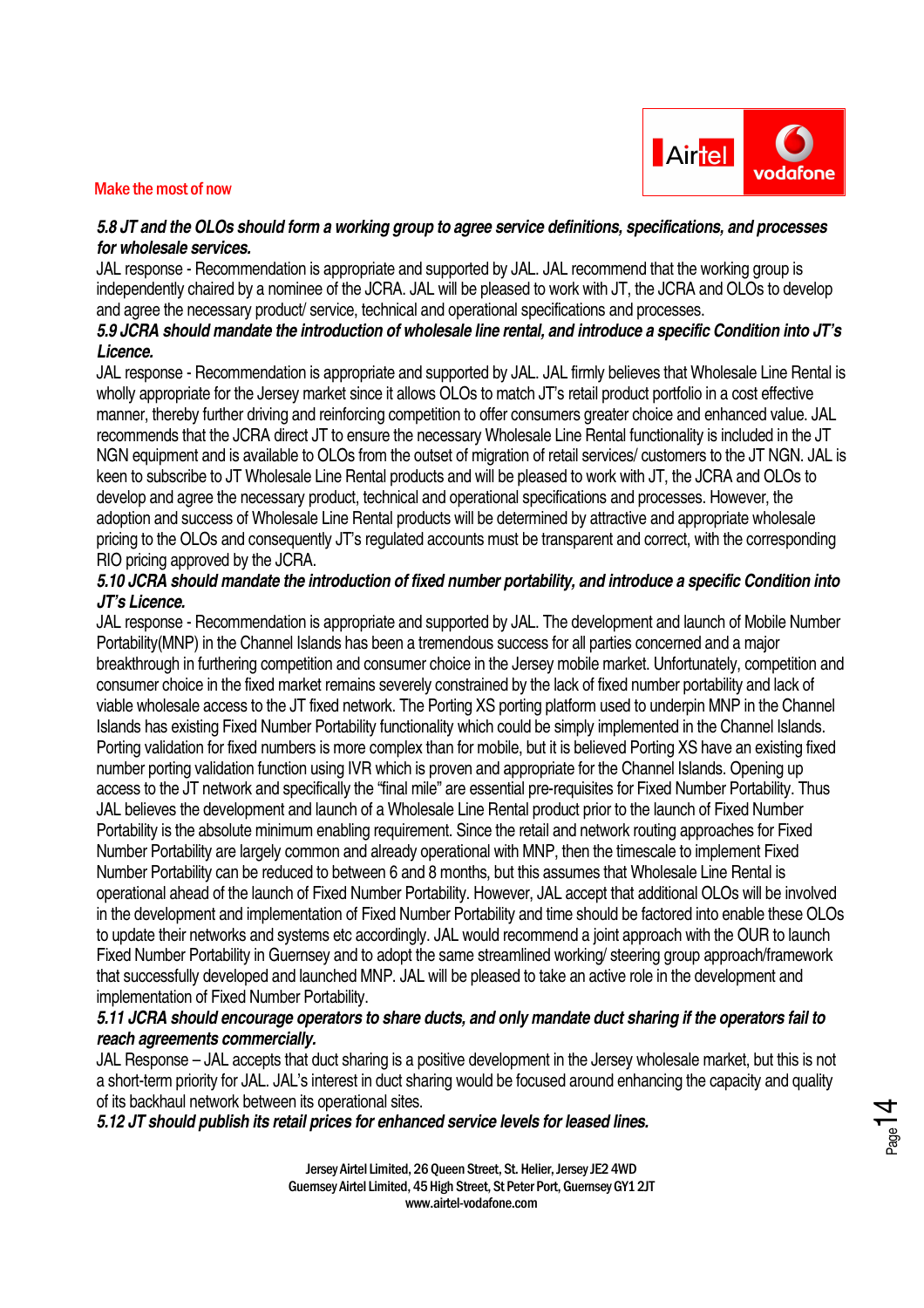

JAL response - Recommendation is appropriate and supported by JAL.

**5.13 The enhanced service levels should be available to OLOs at a discount of 5 -10% from the retail prices.** JAL response - Recommendation is appropriate and supported by JAL. However, JAL believes the actual discount should be determined through a formal review and set at an appropriate level for OLOs to be able to achieve a reasonable margin. JAL believes that a suitable discount is likely to be between 15% and 25% from the retail prices. **5.14 JT should be required to provide a wholesale IP bandwidth service to OLOs.** 

JAL response - Recommendation is appropriate and supported by JAL. JAL firmly believes that with the increasing rate of development and convergence in mobile/ wireless technologies, products and applications and the ever increasing demand by consumers for bandwidth, means the ability for OLOs to compete effectively will be increasingly determined by access to cost effective and high quality wholesale IP access products. Currently, the costs of wholesale IP products delivered in Jersey or off island lease lines to the UK are exorbitant and seriously constrain legitimate competition in the mobile and wireline broadband sectors. JAL is concerned that duopoly situation is developing in the control of the vitally important IP access arena to the Channel Islands and the JCRA must take decisive action to impose rigorous controls to ensure wholesale prices are brought to a reasonable level. JAL recommends that the JCRA undertakes a fundamental review of the Wholesale IP bandwidth market and ; a) directs JT to offer wholesale IP bandwidth products upto at least 100 MBits/second; and b) benchmarks IP bandwidth and off island lease line pricing and imposes strict price capping to ensure OLOs are able to compete effectively.

#### **5.15 There should not be any further subdivision of JT's on island leased line categories.**

JAL response - Recommendation is appropriate and supported by JAL.

#### **5.16 JT should consider renaming the under 300 metres leased line category.**

JAL response - Recommendation is appropriate and supported by JAL. The majority of JAL leased lines are over 300 metres and JAL does not view this recommendation as a key priority.

#### **5.17 JCRA should mandate the introduction of LLU (including line sharing) and co-location, and impose suitable Licence Conditions on JT**

JAL response - Recommendation is appropriate and supported by JAL. However, JAL is concerned that the investment for OLOs to implement LLU compared to the possible returns available from the Jersey market may limit actual interest. JAL believes that Wholesale Line Rental is a more appropriate and attractive wholesale product and the development and launch of Wholesale Line Rental should be the JCRA's priority.

#### **5.18 JT should work with the OLOs to identify where they require space in MSANs, to agree a suitable colocation arrangement, and to plan the necessary processes, plans and procedures for the implementation of LLU**

JAL response - Recommendation is appropriate and supported by JAL. However, JAL is concerned that the investment for OLOs and JT to implement MSAN collocation/access compared to the possible returns available from the Jersey market may limit actual interest. JAL believes that Wholesale Line Rental is a more appropriate and attractive wholesale product and the development and launch of Wholesale Line Rental should be the JCRA's priority.

# **5.19 Working with the OLOs, JT should develop a wholesale backhaul product from its MSANs.**

JAL response - Recommendation is appropriate and supported by JAL. However, JAL does not view this as an immediate priority.

#### **5.20 JT and the OLOs should discuss new forms of bitstream products (including naked DSL and those forms that will become available as a result of JT's NGN). If they are unable to agree specifications for these new services, they should refer the disagreement to JCRA using the dispute process.**

JAL response – JAL believes the consumer and wholesale demand for bitstream products is currently limited and thus does not consider this recommendation as a short-term priority. However, JAL believes there could be interest in a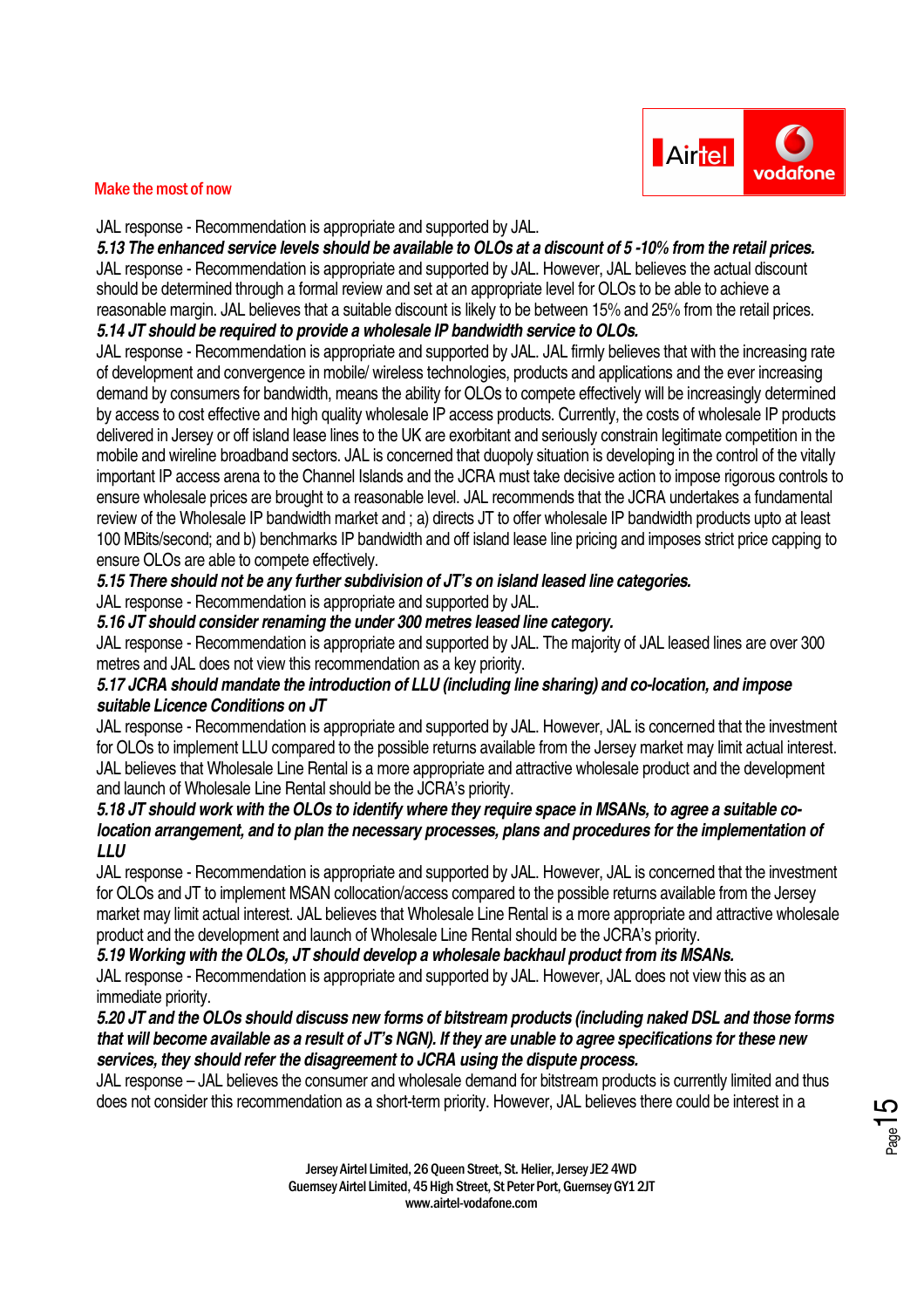

wholesale naked DSL product and believes this should be explored further. JAL would be pleased to be involved in the discussions with JT and OLOs in this respect.

#### **5.21 JT's RIO prices should be set through the use of a wholesale price cap on separate baskets of RIO services. The cap should be set for a period of three years, with the target prices being set by the use of benchmarks and the setting of an efficiency target.**

JAL response - Recommendation is appropriate and supported by JAL. Such a price cap should be benchmarked and reviewed on an annual basis rather than over a period of three years in view of the dynamic nature of pricing movement in the European and local telecommunications markets.

#### **5.22 JCRA should place a price cap on JT's wholesale on-island leased lines**

JAL response - Recommendation is appropriate and supported by JAL. Such a price cap should be benchmarked and reviewed on an annual basis.

# **5.23 JCRA should require JT to provide a 25% discount to OLOs for its off-island leased lines.**

JAL response - Recommendation is appropriate and supported by JAL, but JAL view the discounts should be at least 25%. However, JAL believes that current pricing of off-island leased lines seriously constrains the ability for OLOs to offer competitive and attractive pricing for internet based products, both wireless and wireline. Since cost effective access to off-island lease lines is becoming a key driver for competition, the actual discount should be determined through a formal review, benchmarked and set at an appropriate level for OLOs to be able to achieve reasonable returns.

#### **5.24 Wholesale prices for JT's DSL service should be based on cost, not on retail minus, and should be subject to a wholesale price cap**

JAL response - Recommendation is appropriate and supported by JAL. JAL undertook a detailed business case analysis of offering wholesale broadband products based on current JT wholesale pricing and concluded that existing OLO returns were woefully inadequate. JAL views this recommendation as a key priority. Such price capping should; a) take into account the whole end-to end cost of providing broadband services to retail/ business customers and b) be benchmarked to determine that the capped pricing is sufficient to enable OLOs to achieve reasonable margins and returns. Such price caps should be reviewed on an annual basis.

# **5.25 JCRA should place a price cap on JT's DSL backhaul services**

JAL response - Recommendation is appropriate and supported by JAL. Such a price cap should be benchmarked and reviewed on an annual basis.

#### **5.26 JT should include the router costs in its backhaul prices.**

JAL response - Recommendation is appropriate and supported by JAL.

**5.27 JCRA should remove the requirement placed on JT to publish changes to wholesale prices in local press.**  JAL response - Recommendation is appropriate and supported by JAL on the basis that JT will be required to provide electronic notification to the OLOs with at least 30 days notice of their implementation.

# **5.28 JCRA should require JT to provide electronic notification of changes to wholesale prices to the OLOs with at least 30 days notice of their implementation**

JAL response - Recommendation is appropriate and supported by JAL. JAL firmly believes that the remit of the JCRA should be changed to clarify the role of the JCRA to be approval authority for JT's wholesale product and price changes. JAL believes it is important that the JCRA formally advises OLOs of its approval of JT wholesale product and price changes and the corresponding basis of the JCRA's approval.

#### **5.29 JCRA should require JT to provide electronic notification of new wholesale products and their prices to the OLOs with at least 60 days notice of their implementation.**

JAL response - Recommendation is appropriate and supported by JAL.

#### **5.30 JT should initiate the payment of penalties, not the OLO.**

JAL response - Recommendation is appropriate and supported by JAL.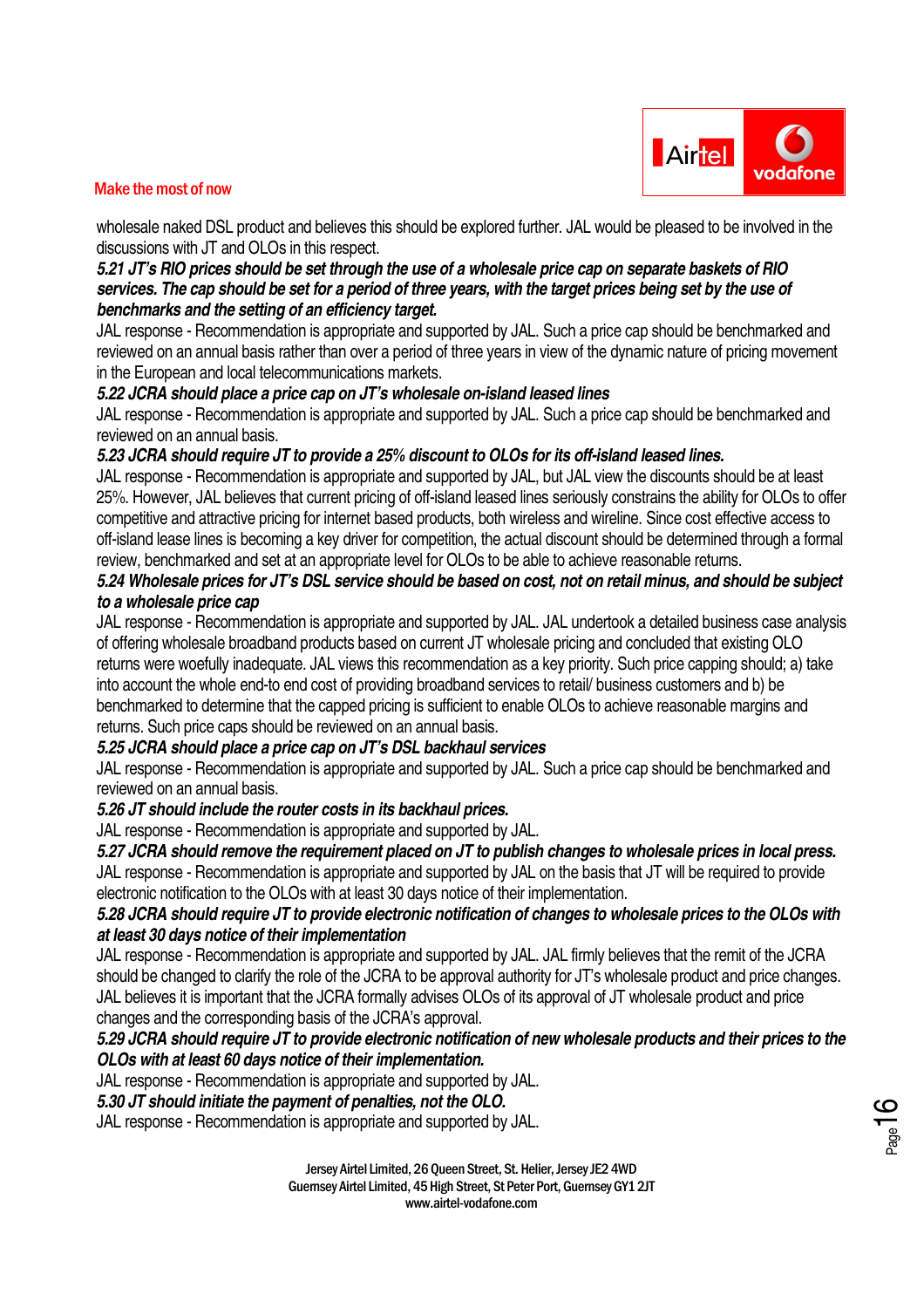



 $P_{\text{age}}$ 17

# **Annex 3 – JAL response to Regulaid recommendations within Section 6 - Wholesale & Retail Functions in JT**

## **6.1 JCRA should invite JT to propose changes in its reporting structures which make its wholesale function more commercial.**

JAL response - Recommendation is appropriate and supported by JAL. JAL believes a reporting structure where the Wholesale function reports to a commercial function which is clearly segregated from JT's retail organization but is able to evolve into a proactive, responsive and commercially focused business unit developing lucrative wholesale opportunities for both JT and OLOs.

**6.2 JCRA should invite JT to propose other changes in its management methods which make its wholesale function more commercial.** 

JAL response - Recommendation is appropriate and supported by JAL.

**6.3 JCRA should require JT to publish total KPIs on its provisioning and fault repairs for leased lines and DSL lines, distinguishing between retail and wholesale customers** 

JAL response - Recommendation is appropriate and supported by JAL.

**6.4 JT should restrict access to wholesale information on its provisioning and billing systems, and not show information about wholesale services on its customer records (with the possible short term exception of residential customers). JCRA should invite JT to indicate how it will comply with this recommendation.** JAL response - Recommendation is appropriate and supported by JAL.

**6.5 Any operator with a Class 1, 2 or 3 licence issued by JCRA should be eligible for wholesale services at wholesale rates from JT.** 

JAL response - Recommendation is appropriate and supported by JAL.

**6.6 JCRA should invite JT to consider moving the Installation and Maintenance Unit to the Operations Division.**  JAL response - Recommendation is appropriate and supported by JAL.

**6.7 The OLOs and JT should commit themselves to holding a quarterly meeting for the next 12 months with an agenda and written action points. Thereafter meetings should be cancelled only by agreement of both parties.**  JAL response - Recommendation is appropriate and supported by JAL. JAL is pleased to support the quarterly support review meeting framework between JT and the OLOs.

**6.8 JT and the OLOs should review the requirements to submit regular forecasts in Schedule 4 of the RIO, the Legal Framework of the wholesale DSL Agreement (Clause 2) and in the Legal Framework of the Wholesale Private Circuit Agreement (Clause 2), and agree on suitable replacements.** 

JAL response - Recommendation is appropriate and supported by JAL. JAL is pleased to support the development and operation of a more appropriate forecasting framework with JT and the OLOs.

**6.9 The OLOs and JT should agree a process for resolving all disputes between them. Under this process, disputes should be brought to the JCRA only after the dispute process between the operators has been exhausted. The overall process should be sanctioned by the JCRA** 

JAL response - Recommendation is appropriate and supported by JAL. JAL is pleased to support the development and operation of a more appropriate dispute resolution process with JT and the OLOs. However, it is important that the RIO and Wholesale agreement documents are updated by JT to include the revised dispute resolution process and the role of the JCRA as arbiter is more clearly defined and agreed.

#### **6.10 JT should make proposals for improvements in its regulatory training and process documentation so that its staff are fully aware of regulatory constraints on their work.**

JAL response - Recommendation is appropriate and supported by JAL.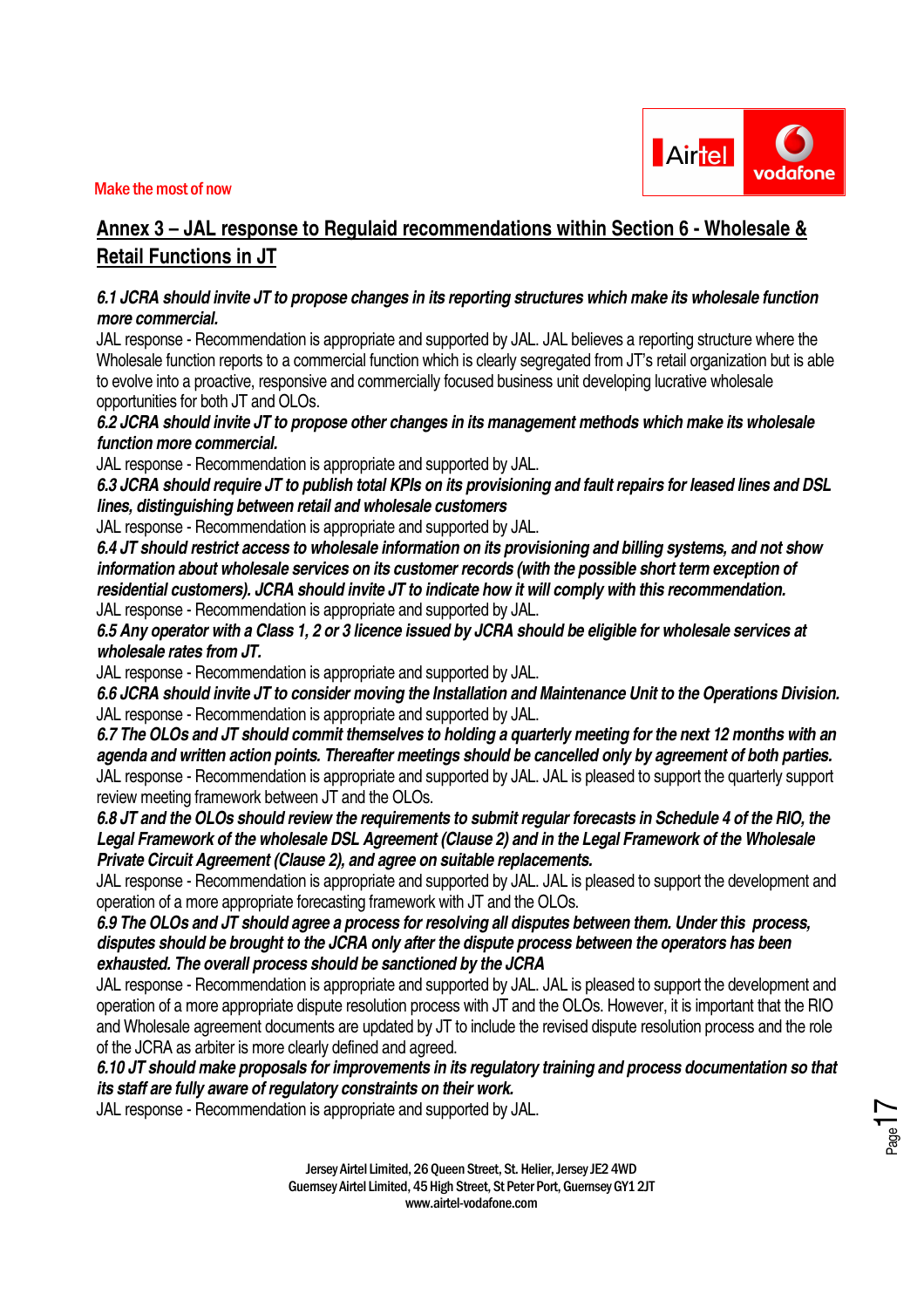

**6.11 JT should undertake documentation of its processes so that it can ensure full compliance by all its staff with regulatory processes and requirements.** 

JAL response - Recommendation is appropriate and supported by JAL.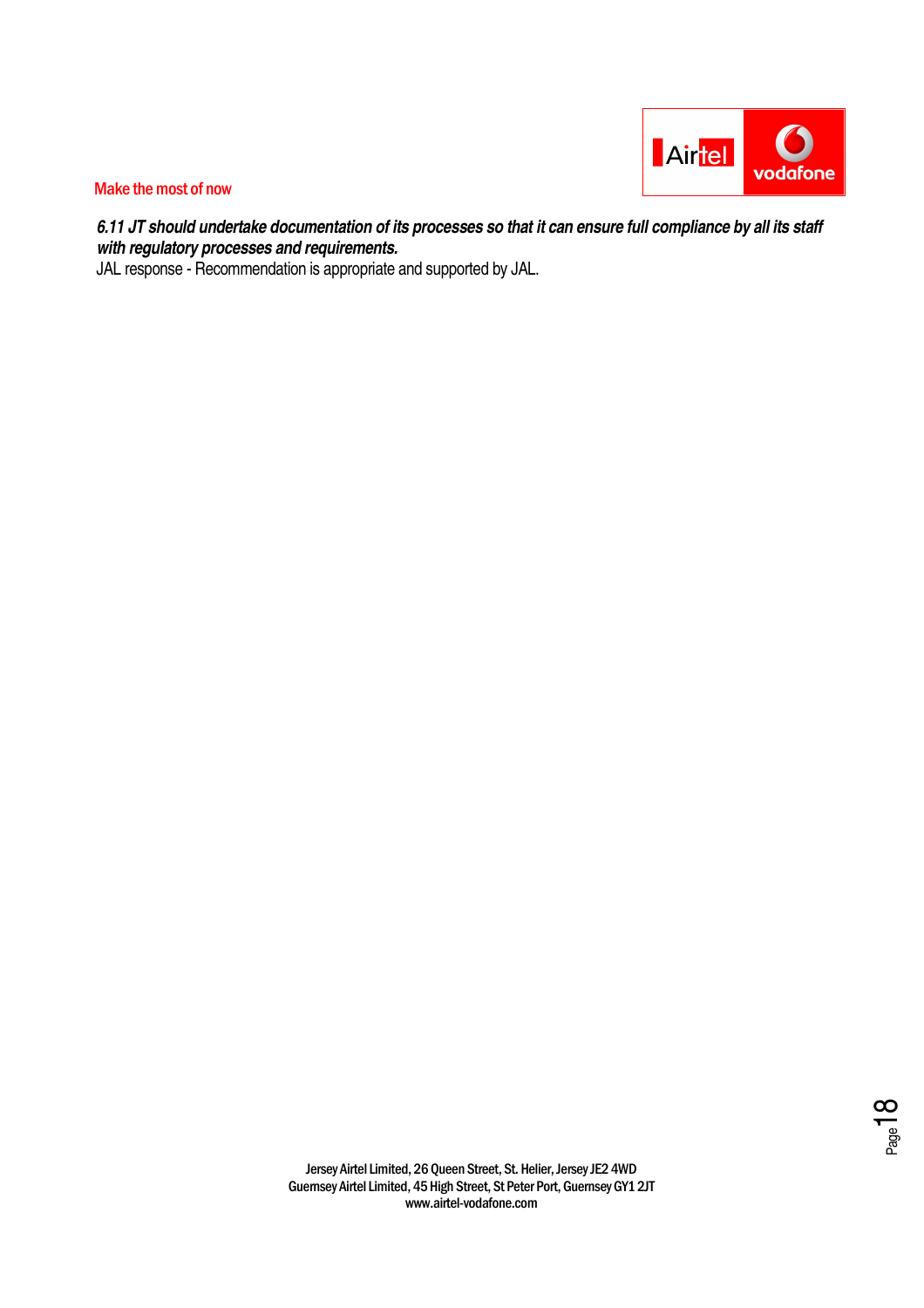

# **Annex 4 – JAL response to Regulaid recommendations within Section 7 - Next Generation Network Issues**

#### **7.1 JT should communicate more details of its planned NGN migration to the OLOs.**

JAL response - Recommendation is appropriate and supported by JAL. JAL has been disappointed that JT's briefing of the progress and impact of the NGN migration has been sporadic and lacked depth.

**7.2 JCRA should set-up a multi-operator forum to discuss the issues and opportunities flowing from the NGN deployment. In order that JCRA does not become fettered by decisions taken by this forum, it should ideally be independently chaired, but in any event, JCRA should be an observer to avoid any suggestion of cartel style discussions.** 

JAL response - Recommendation is appropriate and supported by JAL. JAL concur that it is important that all multioperator forums should be independently chaired, but JAL believes it is the responsibility of the JCRA to appoint suitable independent chairpersons, whether they be from the JCRA or a third party.

# **7.3 In particular, there needs to be more multi-lateral discussion about the need and demands for new wholesale services. Some of these may need to be subject to regulatory imposition. However, the first step would be for the OLOs to provide outline Statements of Requirements for each new wholesale service.**

JAL response - Recommendation is appropriate and supported by JAL. JAL will be pleased to support this initiative and contribute to the development of the Statements of Requirements.

#### **7.4 There also needs to be an agreed longer-term view on the migration of telephony interconnect, e.g. agreement on SIP-I.**

JAL response - Recommendation is appropriate and supported by JAL. JAL firmly believe that IP interconnect functionality, especially SIP-I are critical interconnect requirements to enable OLOs to offer the variety of leading edge products and services that consumers will require in the most cost effective manner. JAL firmly believes that the JCRA should mandate JT to ensure that SIP-I interconnect functionality is available from the outset and NOT a long term evolution.

#### **7.5 Charging mechanisms for wholesale products are likely to remain as at present for the immediate future, though there might be a need for a capacity based interconnect charge for services which are bundled at the retail level with the line rental.**

JAL response – JAL believes that a priority activity will be for JT and the OLOs to revise wholesale product charging mechanisms to ensure they are aligned to the equivalent retail charging approaches. JAL will be pleased to support and be actively involved in this dialogue.

#### **7.6 JCRA and JT will need to agree the specific NGN network elements that will be subject to detailed cost accounting and the drivers for allocating joint and common costs to NGN era products.**

JAL response - Recommendation is appropriate and supported by JAL. JAL believes that the agreed NGN cost account approaches and drivers should be clearly defined and published openly within JT's regulated separated accounts. Such information should be in the public domain since it has a direct impact on OLO product economics.

## **7.7 Since JT does not seem to be deploying a risky Next Generation Access network, there is no need for a particular lenient regulatory approach to bitstream access. However, it is important that a fit-for-purpose NGN era bitstream service is provided.**

JAL response - Recommendation is appropriate and supported by JAL. JAL does not view bitstream as a short-term priority but agrees that the JT NGN should include the appropriate enabling functionality.